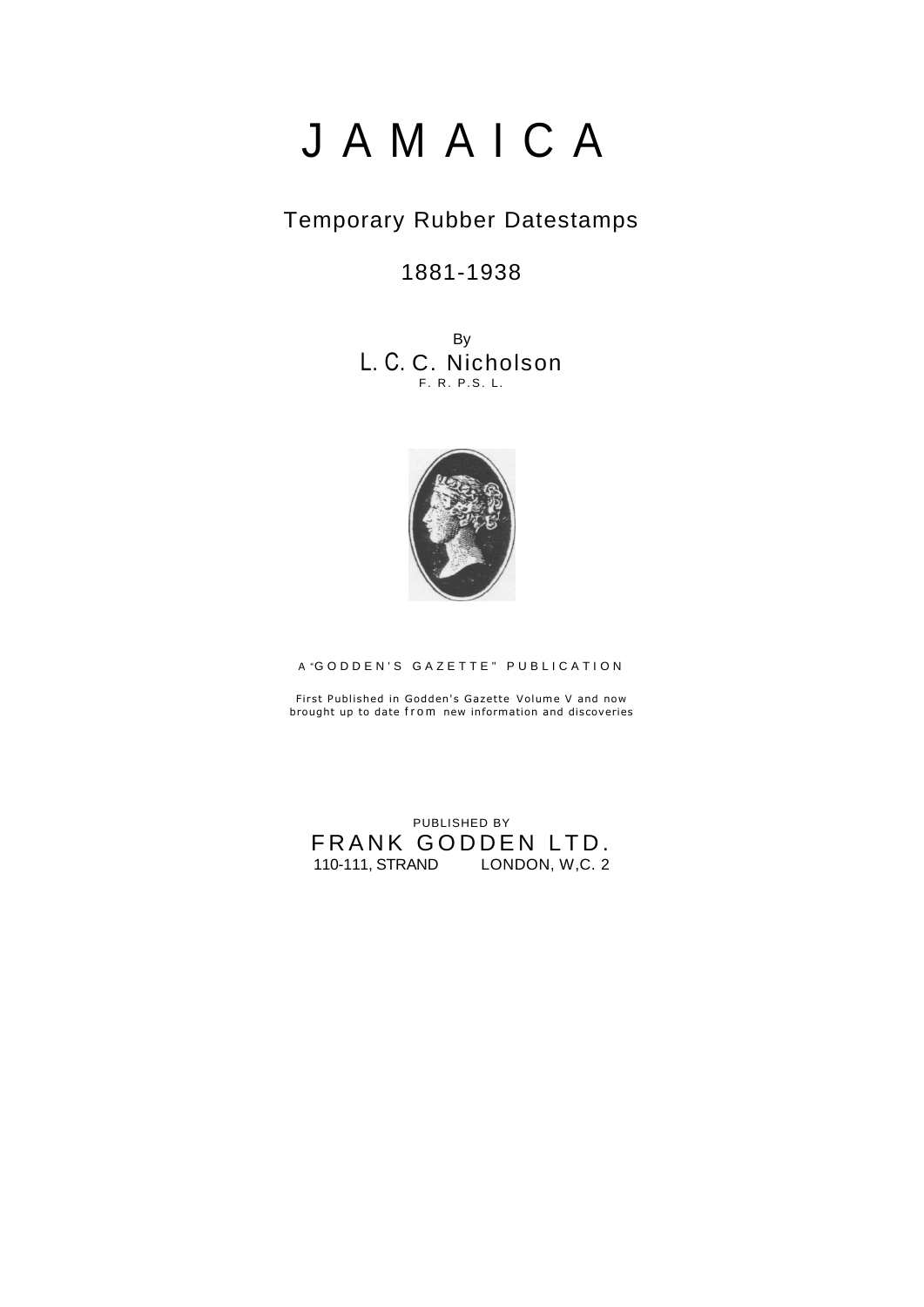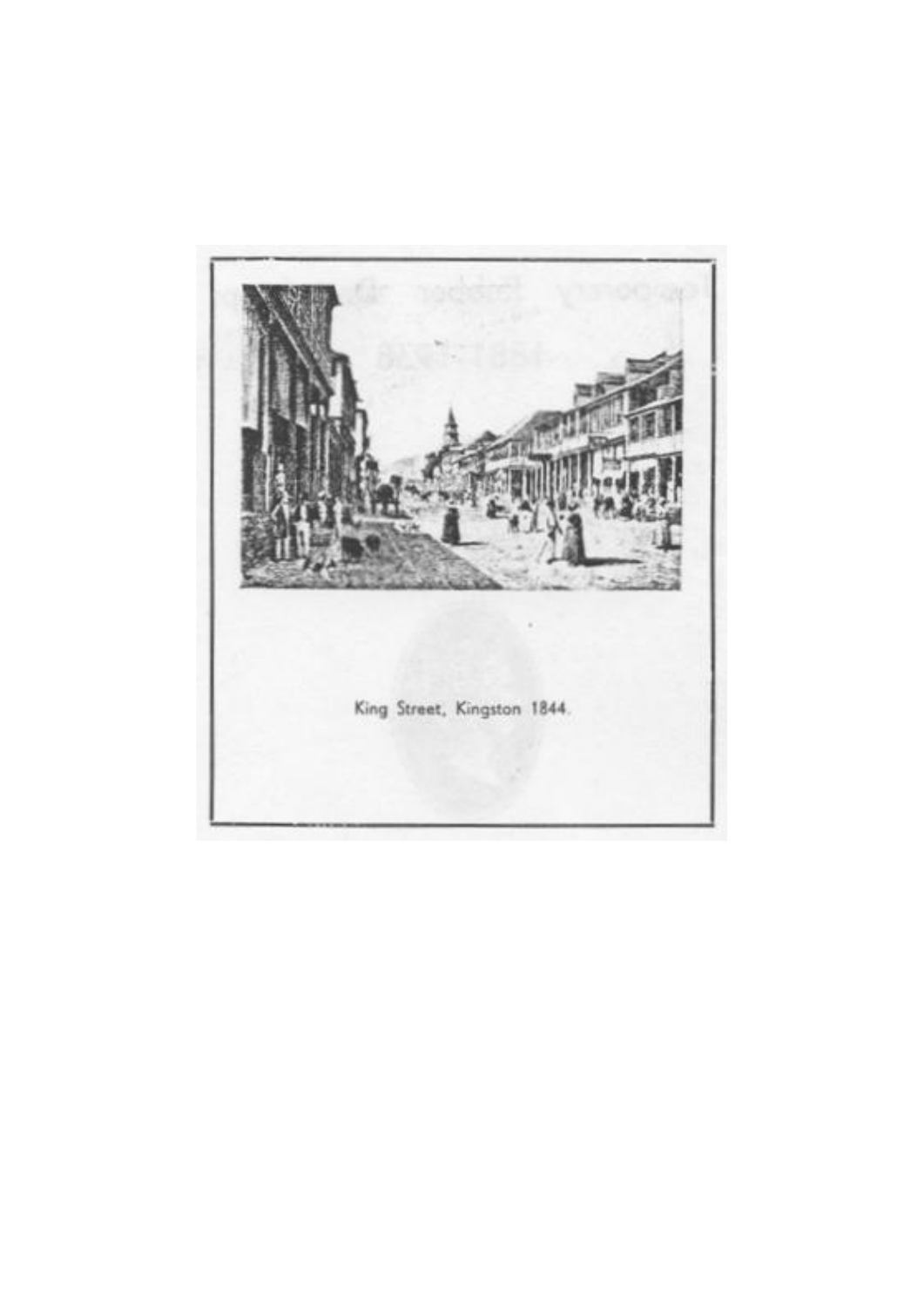JAMAICA

# TEMPORARY RUBBER DATE STAMPS

### 1881-1938

IN order to follow this article the reader must remember that all permanent Jamaican postmarks are made in England and sent out to the Island.

This has always been done since the commencement in the year 1760. On the 2nd October, 1878, the last obliteration number (A. 83) was sent out from England for use at Trinity Ville P.O. Jamaica, which had been opened in December, 1877.

These obliteration numbers were used in conjunction with single-ring date- stamps, which continued to be sent out up to 1880.

Sometime in 1881 the new type of "Combined Datestamp and Obliterator" (known to Collectors as the Squared-Circle type) was substituted, of which the earliest ones known are "Oracabessa" and "Ulster Spring", both dated 3rd February, 1882. On the cessation of the single-ring datestamps, Postmaster F. Sullivan seems to have conceived the idea of issuing a temporary datestamp to each new Post Office to be used until such time as the permanent one (squared- circle type up to the end of June, 1892, and double-ring type after that date) arrived from England.

This system has been continued from 1881 to date (1938) with a variety of types. These are all made (locally) of a hard substance like rubber, and always have the name of the Post Office and the word "Jamaica" on them. In several cases one or more figures of the year date are included also.

It was intended that the remainder of the date should be filled in by hand by the Postmaster or Postmistress, but in numerous cases this was never done, no doubt owing to lack of time.

These marks are usually in purple ink, and a single stamp showing a portion of the mark only, is easily mistaken for a fiscal cancellation. The rubber substance of which these marks were made soon wore down in many cases, and the earlier types are often very difficult to decipher.

They are in use, on an average, from six to twelve months, although cases are known where they have only been in use for a month or so, and on the other hand, some were in use for over two years.

Presumably the Postmaster-General waits until three or four new offices have been opened before he orders permanent steel datestamps for the lot from England.

The Temporary marks make an exceedingly interesting study, and some of the older ones are really scarce, being hardly ever seen on original cover.

For the benefit of those who wish to collect them, I propose to take each type in order of issue and explain it fully, giving a list of all the Post Offices known to me which have used that type, and the earliest and latest dates of use which I have seen.

There are, however, many Post Offices (chiefly modern ones) of which I possess no specimen at all.

At the end, the Reader will f11nd a list, in alphabetical order, of every Post Office opened since the year 1879.

I have put the date of opening against each name, and under the column headed "OUT OF USE," the earliest date known to me of the permanent steel datestamp for that Post Office. This is either a squared-circle, or else (after June, 1892) a double-ring.

The Temporary mark was therefore in use for a certain time in between the dates shown in the two columns. I have also added (where known) the type of Temporary mark used by each Post Office.

This is followed by a summary of events in connection with certain Post Off11ces.

I am almost certain that several Post Offices never had any Temporary mark at all, owing to the permanent steel datestamp having been ordered from England before the Post Office was opened. This is borne out by the fact that I possess specimens of their permanent datestamps dated a few days after the Post Office was opened, and no Temporary mark is known to me.

Most of this information has been obtained by me from the Public Record Office in Chancery Lane and (after 1918) from the Colonial Office Library in Downing Street, to both of whom I tender my thanks for their courtesy and help.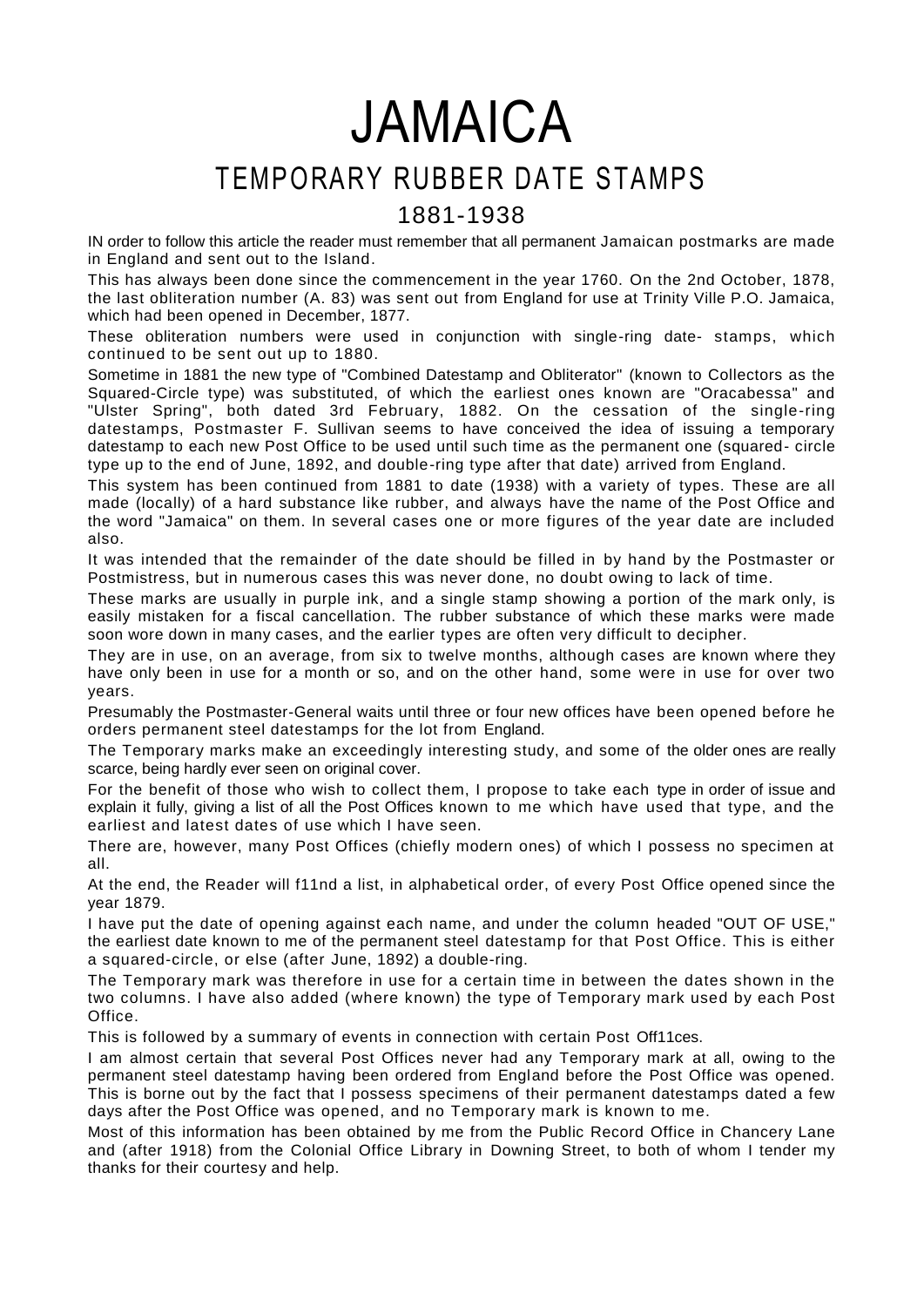It is perhaps unnecessary to add that this has entailed many hours of research work, but I hope it will be of help to anyone wishing to locate the period of use of any Temporary Rubber Postmark which they may possess.

I shall be grateful to any Reader who can either add to or correct the information I am now publishing, as the dates of use are nearly all taken from my own reference collection of these marks, which, although it consists of over one thousand specimens, including many covers, is in several cases too meagre to enable me to give full details.

# **TYPE 1.**



A small single-lined circle, 21 mm. in diameter, with the name of the Post Office curved round the inside at the top, and the word "JAMAICA" curved round the inside at the bottom. Both are in sans-serif letters 2 mm. high. The figure "8" of the year date is just above the "M" of the word "JAMAICA". All specimens known are in black ink.



| POST OFFICES KNOWN. | P.O. OPENED.   | DATES KNOWN. |
|---------------------|----------------|--------------|
| DEVON.              | 15 JAN. 18811. | UNDATED.     |
| CAVE VALLEY.        | 7 MCH. 1881.   | UNDATED.     |
| LLUIDAS VALE.       | 7 MCH. 1881.   | UNDATED.     |
| ULSTER SPRING.      | 7 MCH. 1881.   | 20 MAY 1881. |

CAVE VALLEY P.O. was at CLARKSONVILLE, about two miles away. YORK CASTLE P.O. opened 1st March, 1879, may have had a Temporary date-stamp, but none is known to me.

The following were the next Post Offices to be opened, but as no Tem porary marks are known to me, I cannot say whether they had Type 1 or Type 2.

| POST OFFICE.       | P.O. OPENED.   |
|--------------------|----------------|
| <b>CROSS KEYS.</b> | 1 NOV. 1881.   |
| ORACABESSA.        | 1 NOV. 1881.   |
| ANCHOVY.           | 15 NOV. 1881.  |
| GLENGOFFE.         | 1 APRIL, 1882. |
| LAUGHLANDS.        | 1 NOV. 1883.   |

GOSHEN P.O. was renamed SANTA CRUZ on 1 Oct. 1883, but I have not seen any Temporary mark for SANTA CRUZ.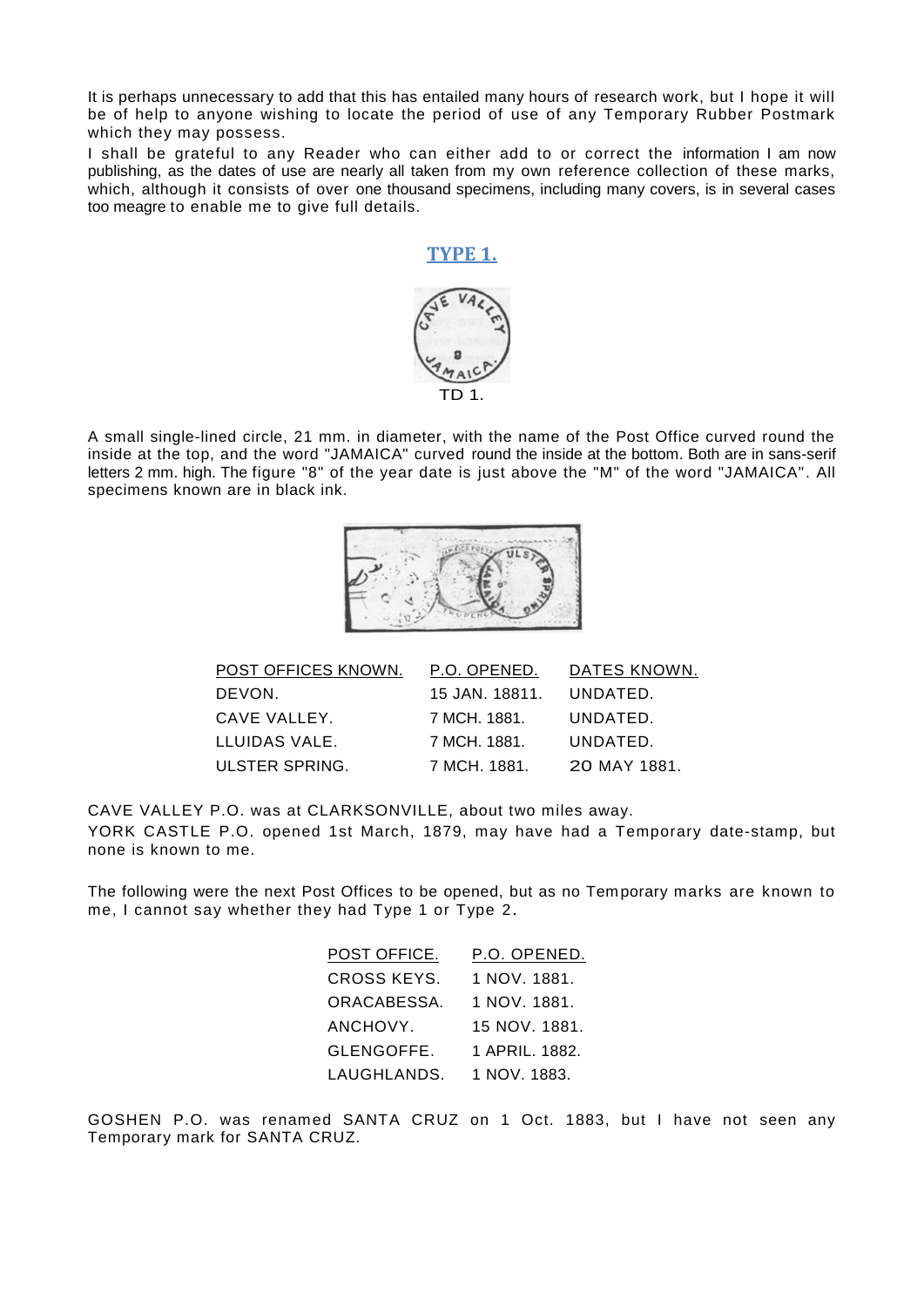#### **TYPE 2.**



A small single-lined oblong, 25 mm. long by 16 mm. high. The name of the Post Office is in one straight line near the top, in serif letters 1½ mm. high, and the word "JAMAICA" is near the bottom in larger serif letters 2½ mm. high. There are no figures of the year date embodied in this mark. All specimens known are in black ink.

| POST OFFICES KNOWN.                                 | P.O. OPENED.    | DATES KNOWN.                 |
|-----------------------------------------------------|-----------------|------------------------------|
| UP-PARK-CAMP.                                       | 29 APRIL, 1884. | 26 JUNE, 1884-10 JAN. 1885.  |
| HAGLY-GAP (HAGLEY-GAP)<br>(formerly MOUNT CHARLES). | 2 JUNE, 1884    | 20 JUNE, 1884-12 SEPT. 1884. |

UP-PARK-CAMP mark was used in conjunction with obliterator A 38 (second type). HAGLEY-GAP was the new name given to MOUNT CHARLES P.O. on 2 June

1884. This Temporary datestamp was used in conjunction with obliterator A80 (Four bar upright oval with small figures). The name was spelt incorrectly on the datestamp.



The following were the next Post Offices to be opened, but as no Temporary marks are known to me, I cannot say whether they had Type 2 or Type 3.

| POST OFFICE.        | P.O. OPENED.  |
|---------------------|---------------|
| DARLISTON.          | 13 MAR. 1886. |
| CROFTS HILL.        | 9 AUG 1887.   |
| ST. MARGARET'S BAY. | 13 FEB 1889.  |
| HAMPSTEAD.          | 6 MAR. 1889.  |

MAY HILL P.O. was renamed SPUR TREE on 2 March, 1885, but I have not seen any Temporary mark for SPUR TREE.

SALT RIVER (opened 20 DEC. T889) and WALKER'S WOOD (opened 31 MAR 1890) each had a single-ring date-stamp (25 mm. in diameter) similar to the old permanent type in use prior to 1880, but with the year in full. The day and month were inserted from type as usual. Walker's Wood was in use for over two years.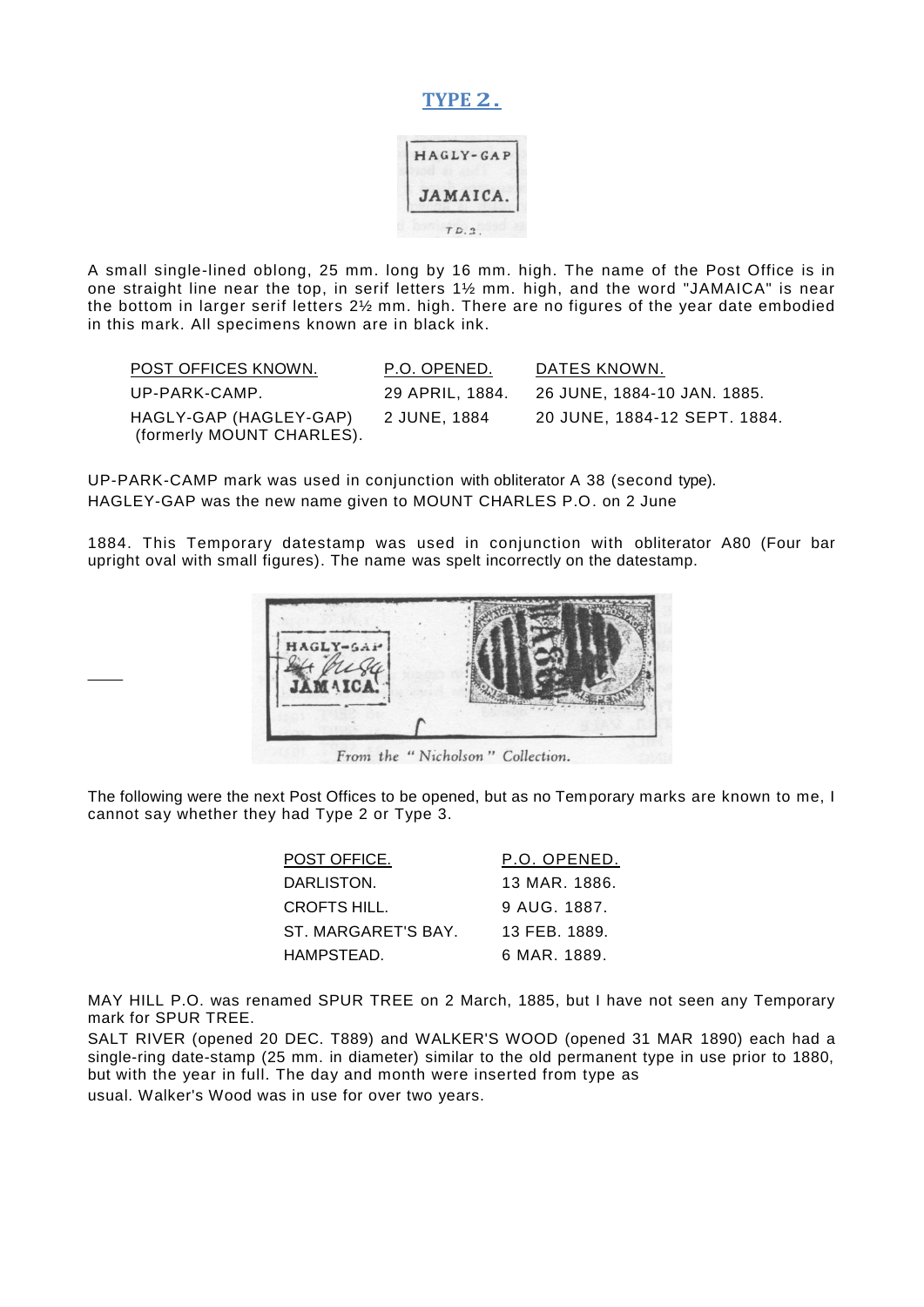



A single-lined circle, larger than type 1, being 25 mm. in diameter. The name of the Post Office is curved round the inside at the top and the word "JAMAICA" curved round the inside at the bottom. Both are in serif letters 2¼ mm. high.

No portion of the year date appears on this mark. The only Post Office known to me in this type is BOG-WALK, opened in 1890.

It is always in purple ink, and very faint.

| POST OFFICES KNOWN. | P.O. OPENED.  | DATES KNOWN. |
|---------------------|---------------|--------------|
| BOG-WALK.           | 1 JULY, 1890. | UNDATED.     |

CHRISTIANA P.O. (opened 18 FEB. 1890) and

FRANKFIELD P.O. (opened 16 MAY, 1890) may have used this type also, but I have never seen any specimens of either, and do not think they even had Temporary datestamps.





A large single-lined oval, 24 by 39 mm. with the name of the Post Office curved round the inside at the top and the word "JAMAICA" inside at the bottom. Both are in sans-serif letters 3 mm. high. Traces of a figure show half way between the end of the name of the Post Office and the final "A" of "JAMAICA". This may be a "9" for the abbreviated year date.

The only Post Office known to me in this type is ALLIGATOR POND, opened in 1890.

This mark was renewed, slightly larger, early in 1892, the oval being 26 by 40 mm., and the lettering of the word ALLIGATOR POND is 3¼ mm. high instead of 3 mm.

The smaller size mark is always in purple ink, and the larger one in black ink.

| POST OFFICES KNOWN.                                         | P.O. OPENED. | DATES KNOWN.                 |
|-------------------------------------------------------------|--------------|------------------------------|
| ALLIGATOR POND (Purple) 10 JULY, 1890 SEPT. 1890-JAN. 1892. |              |                              |
| do. (Black).                                                | do.          | 18 MAR. 1892 - 27 APR. 1892. |

ALLIGATOR POND P.O. was constantly being closed and re-opened (after 1914) owing to lack of business at various times.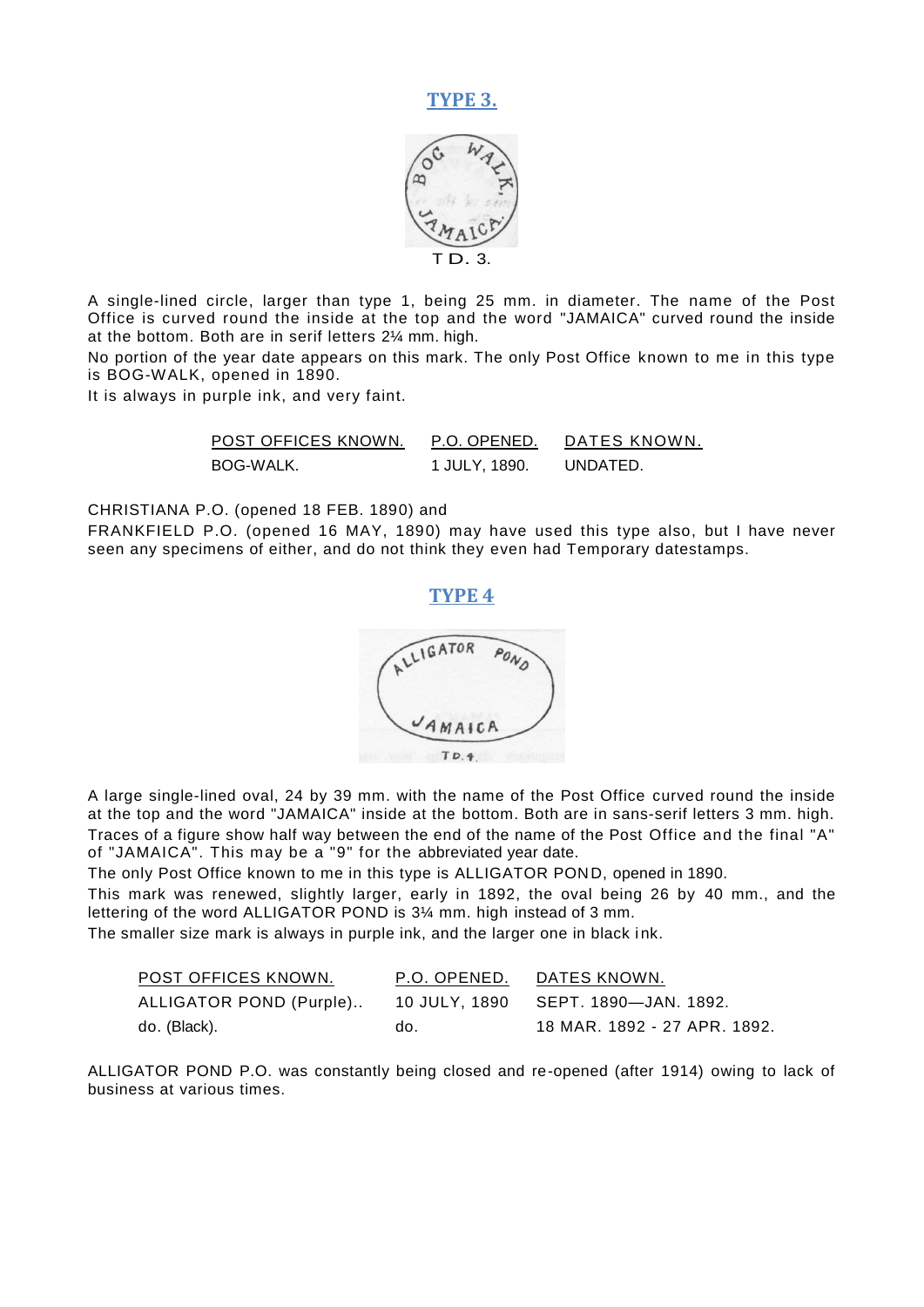#### **TYPE 5.**



A double-lined circle, 30 mm. in diameter. The name of the Post Office and the word "JAMAICA" are in exactly the same positions as in Type 3, and the lettering is the same. No portion of the year date is embodied in this mark, and it is always in purple ink.



| POST OFFICES KNOWN.                     | P.O. OPENED.  | DATES KNOWN.              |
|-----------------------------------------|---------------|---------------------------|
| STONY HILL<br>(formerly GOLDEN SPRING). | 5 JUNE, 1890. | 29 MAY. 1891-27 APR. 1892 |
| PRATVILLE.                              | 20 AUG. 1890. | 3 OCT. 1890-24 JULY. 1891 |
| BETHEL TOWN.                            | 28 AUG. 1891. | UNDATED.                  |

GOLDEN SPRING P.O. was closed on 5 JUNE, 189o, and STONY HILL P.O. was opened instead. STONY HILL P.O. used A41 obliterator (in purple) in conjunction with this datestamp.

#### **TYPE 6.**



A heavy single-lined circle, 30 mm. in diameter. The name of the Post Office is curved round the inside at the top, and the word "JAMAICA" curved round the inside at the bottom.

Both are in sans-serif letters, the former being 3 mm. high, and the latter about 2% mm. No portion of the year date appears on this mark. It is usually so badly worn that it is extremely difficult to read. It is always in black ink.

| POST OFFICES KNOWN. | P.O. OPENED.  | DATES KNOWN.            |
|---------------------|---------------|-------------------------|
| JACKSON TOWN.       | 19 JAN. 1891. | 30 MAR. 1891—DEC. 1891. |
| DAVIS TOWN.         | 28 JAN. 1891. | 6 FEB. 1891.            |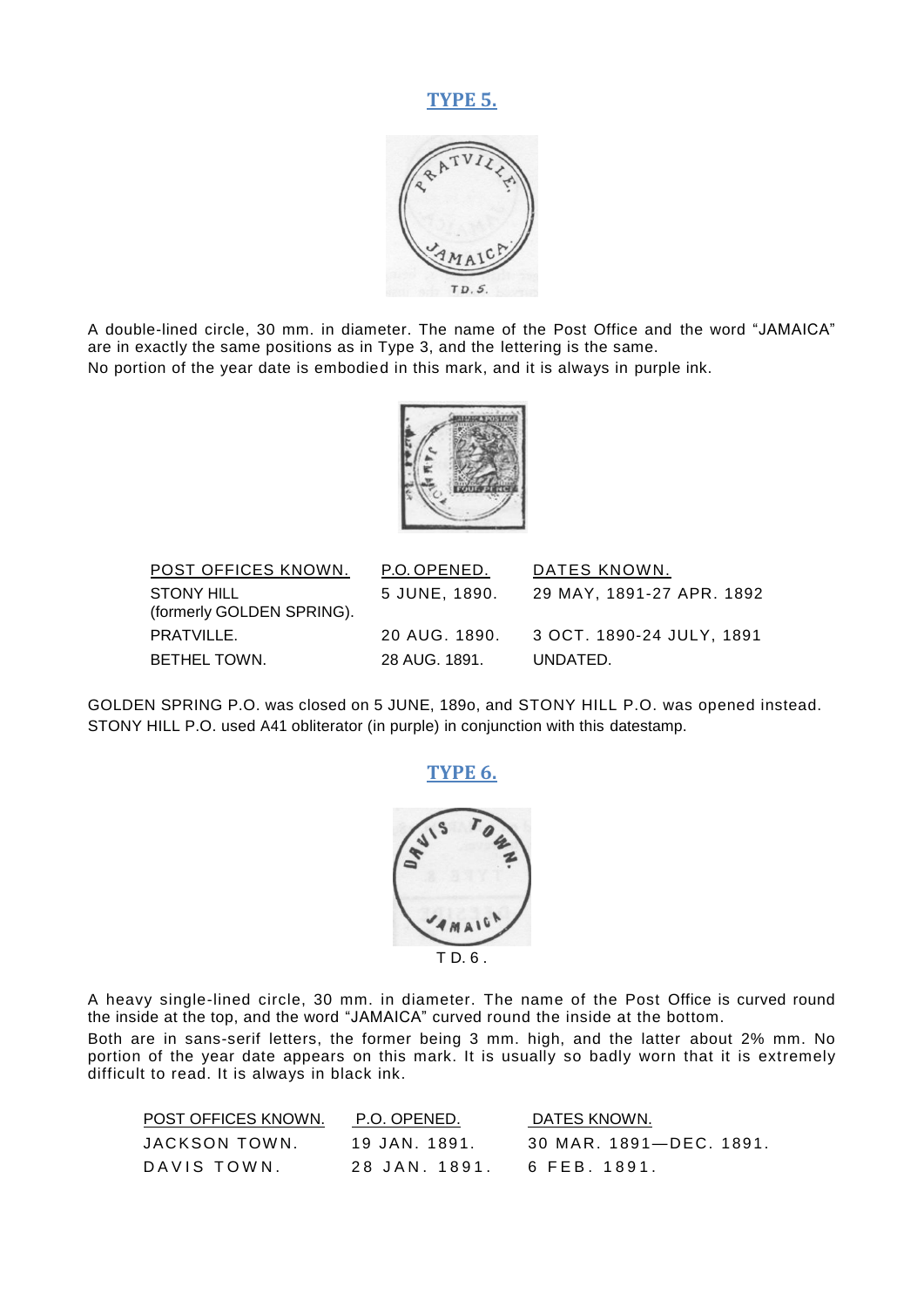It is very doubtful whether the above dates are DAVIS TOWN ox JACKSON TOWN, as all my specimens are so hard to read that they may be either. I am inclined to think that this circle was originally a double-ring, and that it got worn into a thick single-ring in each case.

MEDINA P.O. was moved to MAIDSTONE on 5 MAY, 1891, and the name altered accordingly. The name of KING'S P.O. was altered to WHITE- HOUSE about 1892 and SALT GUT P.O. was closed and moved to RETREAT about r JULY, 1892, but I cannot find any note of these two changes in the yearly reports.

No Temporary datestamps for MAIDSTONE. WHITEHOUSE or RETREA T are known to me.

#### **TYPE 7.**



A small double-lined oval, 19 by 24 mm. with the name of the Post Office curved round the inside at the top, and the word "JAMAICA" inside at the bottom. The former is in sansserif letters 3½ mm. high, and the latter in serif letters 2 mm. high.

The last two figures of the year date (94) are included, just above the letters "CA" of "JAMAICA". The only Post Office known to me in this type is CEDAR VALLEY, opened 13th MARCH, 1894. It is always in black ink.

| POST OFFICES KNOWN. | P.O. OPENED.    | DATES KNOWN.               |
|---------------------|-----------------|----------------------------|
| CEDAR VALLEY.       | 13 MARCH, 1894. | 23 MAY, 1894-4 JULY, 1894. |

This mark for CEDAR VALLEY did not remain in use very long, as CEDAR VALLEY was using another Temporary datestamp (Type 8) in September, 1894.

POINT HILL P.O. opened on 2 MARCH, 1894, possibly used this Type also. No specimen is known to me, however.

**TYPE 8.**

|         | 84 |
|---------|----|
| JAMAICA |    |

A small single-lined oblong, a little longer than Type 2, being 3o mm. long by 16 mm. high. The name of the Post Office is in one straight line near the top, in serif letters 2¼ mm. high, and the word "JAMAICA" is near the bottom in sans-serif letters 2 mm. high.

.

The last two figures of the year date are usually included in this date-stamp being just above the letters "CA" of "JAMAICA" .They are known for the years 94, 96, 97 and 99. This mark is always in black ink, and I have specimens from forty-seven different Post Offices.

| POST OFFICES KNOWN. | P.O. OPENED. | DATES KNOWN.                            |
|---------------------|--------------|-----------------------------------------|
| ALBANY.             |              | 20 MAY, 1897. 22 MAY, 1897-2 OCT. 1897. |
| BAMBOO.             | 9 OCT. 1896. | '96.                                    |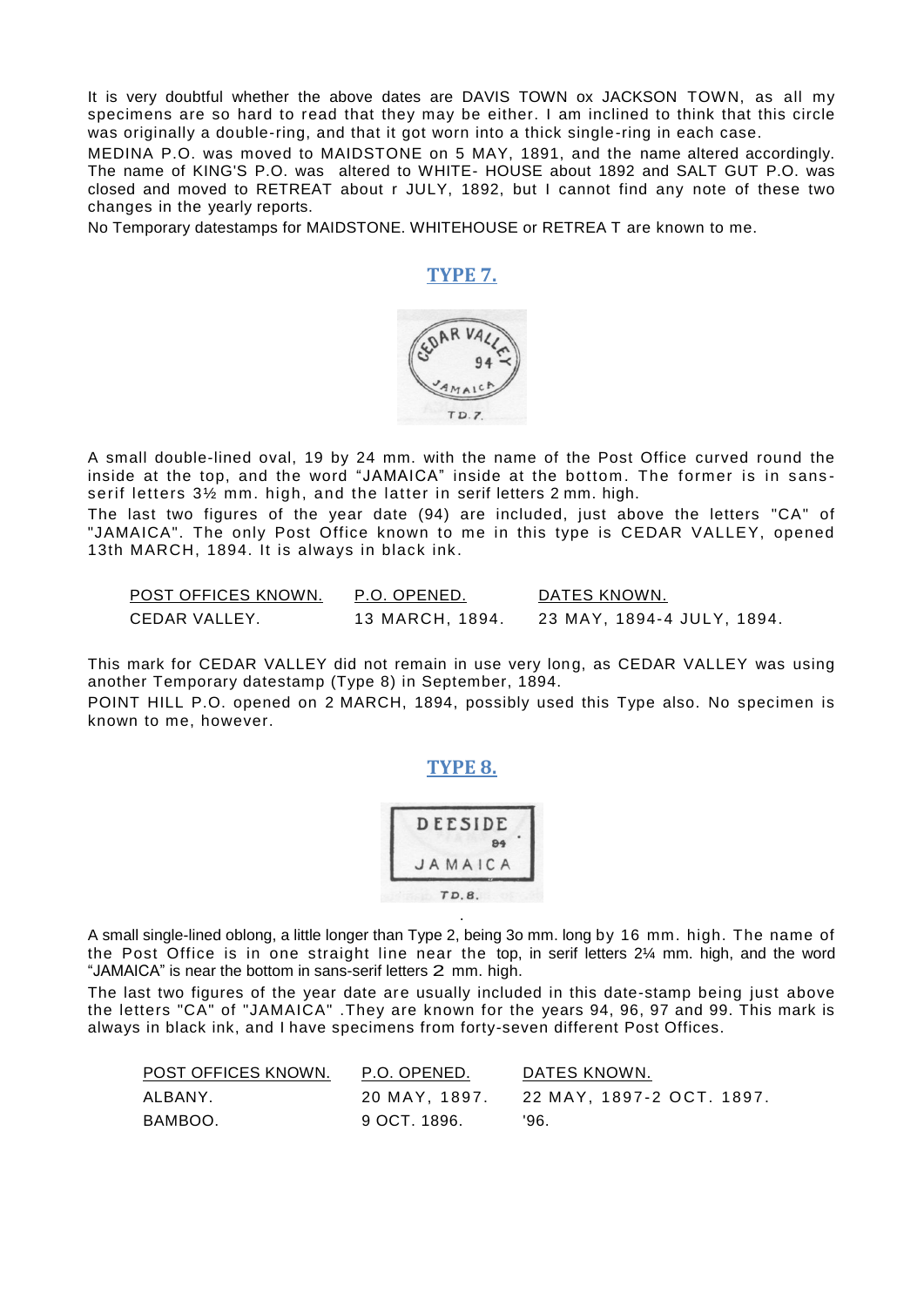| POST OFFICES KNOWN     | PO OPENED    | <b>DATES KNOWN</b>        |
|------------------------|--------------|---------------------------|
| <b>BARTONS</b>         | 20 JULY 1896 | 19 AUG 1896-2 NOV 1896    |
| <b>BELVEDERE</b>       | 7 FEB 1896   | 11 MAY 1896-1 SEPT 1896   |
| <b>BENSONTON</b>       | 6 DEC 1894   | '94-JUNE 1895             |
| <b>BOROUGHBRIDGE</b>   | 7 OCT 1896   | OCT 1896-NOV 1896         |
| <b>BOWDEN</b>          | 13 MAY 1896  | 1 JUNE 1896-NOV 1896      |
| <b>BRAZE-RIVER</b>     | 16 JUNE 1897 | 19 JULY 1897-OCT 1897     |
| (BRAES-RIVER)          |              |                           |
| CAMBRIDGE              | 15 AUG 1895  | 1 OCT 1895-1 NOV 1895     |
| <b>CASTLETON</b>       | 6 JULY 1894  | 13 AUG 1894               |
| CATADUPA               | 27 JULY 1897 | 7 SEPT 1897               |
| <b>CEDAR VALLEY</b>    | 13 MAR 1894  | 7 SEPT 1894-NOV 1894      |
|                        | (see Type 7) |                           |
| <b>CLONMEL</b>         | 18 MAY 1897  | 21 MAY 1897-SEPT 1898     |
| <b>DEESIDE</b>         | 20 NOV 1894  | 21 NOV 1894-SEPT 1895     |
| <b>ENFIELD</b>         | 15 APR 1896  | 10 JUNE 1896-16 NOV 1896  |
| <b>FELLOWSHIP</b>      | 26 MAY 1897  |                           |
| Do (Re-opened)         | $-1899$      | 8 NOV 1899-MAY 1900       |
| <b>GIBRALTAR</b>       | 6 AUG 1897   | <b>AUG 1897</b>           |
| <b>GUANABOA VALE</b>   | 17 JULY 1896 | 2 OCT 1896-1111 NOV 1896  |
| <b>GUAVA RIDGE</b>     | 19 JUNE 1894 | 27 AUG 1894-OCT- 1894     |
| <b>HARRY WATCH</b>     | 16 OCT 1896  | 16 OCT 1896-25 NOV 1896   |
| <b>HECTOR'S RIVER</b>  | 28 NOV 1897  | NOV 1897-SEPT 1898        |
| <b>IPSWICH</b>         | 13 MAR 1896  | 5 MAY 1896-18 DEC 1896    |
| <b>LAMB'S RIVER</b>    | 11 MAR 1896  | 16 MAR 1896-DEC 1896      |
| LAWRENCE TAVERN        | 27 DEC 1894  | 8 JULY 1895-18 SEPT 1896  |
| LIME HALL              | 19 JULY 1894 | 23 JULY 1894-NOV 1894     |
| LLANDEWEY              | 5 FEB 1896   | 18 MAY 1896               |
| <b>MOCHO</b>           | 14 SEPT 1894 | 5 OCT 1894                |
| MONTPELIER (Re-opened) | 13 AUG 1895  | 20 AUG 1895-DEC 1895      |
| <b>MOUNTAINSIDE</b>    | 19 OCT 1896  | 27 NOV 1896-DEC 1896      |
| <b>MYERSVILLE</b>      | 14 JUNE 1897 | 28 JUNE 1897-OCT 1897     |
| <b>NEGRIL</b>          | 26 OCT 1894  | 1 NOV 1894-21 JULY 1895   |
| <b>OLD ENGLAND</b>     | 9 JUNE 1897  | 12 JUNE 1897-AUG 1897     |
| ORANGE BAY             | $-1899$      | APRIL 1899-13 SEPT 1899   |
| <b>PEPPER</b>          | 11 JUNE 1897 | <b>JULY 1897-OCT 1897</b> |
| <b>POINT</b>           | 25 AUG 1897  | '97                       |
| RIVERSDALE             | 13 MAY 1897  | 26 JULY 1897              |
| <b>ROCK RIVER</b>      | 12 SEPT 1894 | 21 SEPT 1894-9 NOV 1894   |
| <b>ROCK SPRING</b>     | 11 AUG 1897  | 1 SEPT 1897               |
| <b>RUNAWAY BAY</b>     | 1 JULY 1896  | 10 JULY 1896-NOV 1896     |
| <b>SPALDINGS</b>       | 6 SEPT 1895  | 11 OCT 1895-29 NOV 1895   |
| <b>SPRINGFIELD</b>     | 18 JUNE 1897 | 26 JULY 1897-20 SEPT 1897 |
| <b>SPRING HILL</b>     | 6 SEPT 1894  | 24 SEPT 1894-22 NOV 18w   |
| <b>TROJA</b>           | 15 MAY 1897  | 27 MAY 1897               |
| <b>TROY</b>            | 14 OCT 1896  | <b>OCT 1896</b>           |
| WALDERSTON             | 30 JUNE 1894 | '94                       |
| <b>WATT TOWN</b>       | 9 AUG 1897   | 18 OCT 1897               |
| WILLIAMSFIELD          | 2 JUNE 1894  | <b>JUNE 1894-DEC 1894</b> |
|                        |              |                           |

The above are put in alphabetical order for convenience of reference.

The name of BRAES RIVER P.O. was spelt incorrectly on the datestamp.

FELLOWSHIP P.O. was closed some time in 1898, and re-opened about NOV. 1899, but I cannot find any record of either of these events.

Neither can I find any reference to the opening of ORANGE BAY Post Office.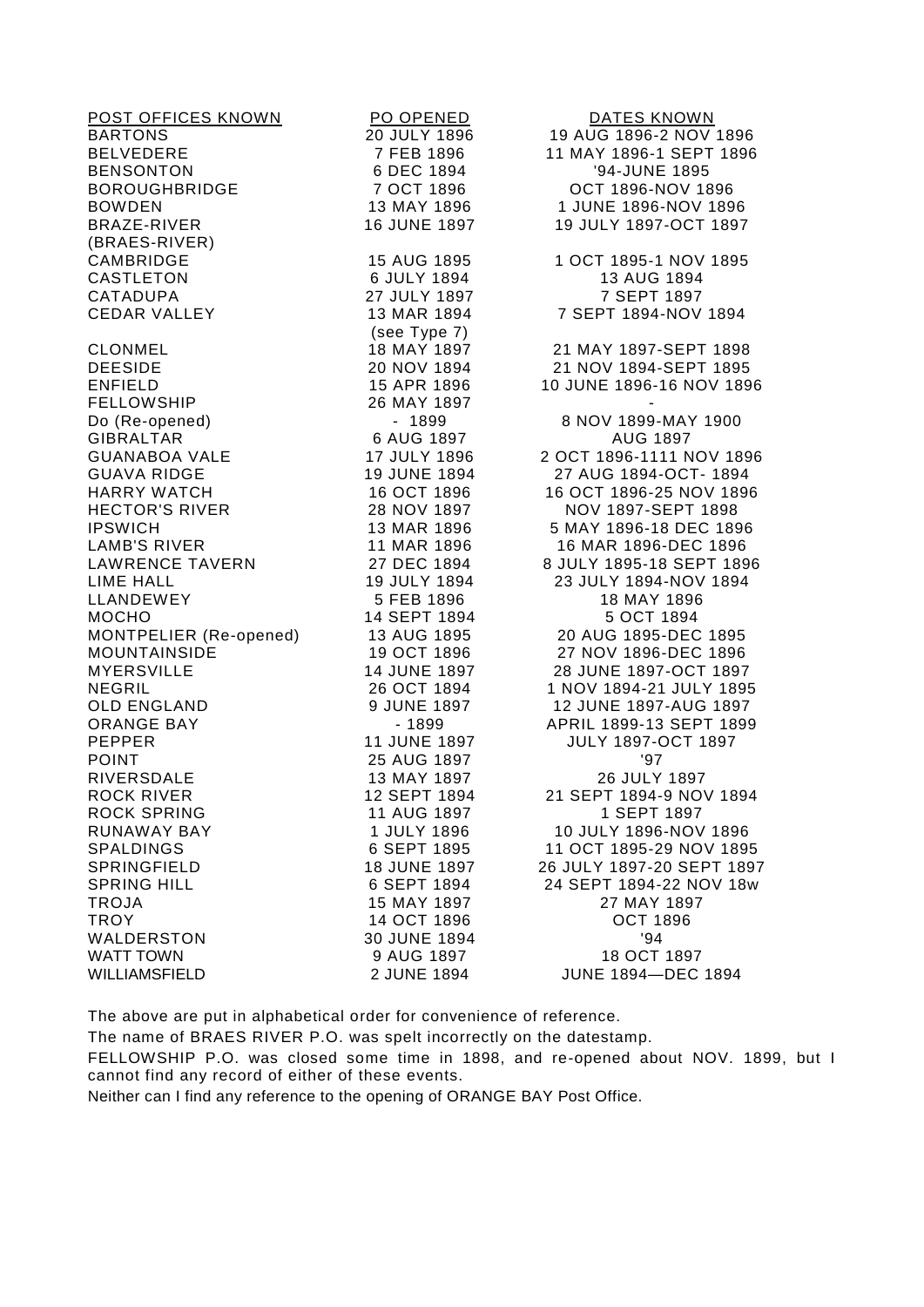The following Post Offices opened about this period, probably used Type 8, but no specimens are known to me.

- MOUNT MORIAH opened to Nov. 1894.
- HIGHGATE re-opened 15 Jan. 1895.
- GREGORY PARK opened 2 Oct., 1896.
- SKIBO opened 24 May, 1897.
- MOORE TOWN opened 28 May, 1897.
- HARTLANDS opened 1 Sept., 1898.

I do not think that HIGHGATE or MOORE TOWN had Temporary datestamps.

From Type 8 onwards all Temporary datestamps (with the exception of Type 17) are oblong. They all have the name of the Post Office in one straight line, inside at the top, and the word "JAMAICA" in one straight line inside at the bottom.

**TYPE 9**



A small single-lined oblong, 31 by 16

The name of the Post Office and the word "JAMAICA" are both in sans-serif letters 2 mm. high. No figures of the year date are included. It is always in black ink.

| POST OFFICES KNOWN. | P.O. OPENED. | DATES KNOWN.     |
|---------------------|--------------|------------------|
| CONSTANT SPRING     | 2 FEB 1900   | 1900—APRIL 1902. |

I think this was the same Office as the later one inscribed CONSTANT SPRING HOTEL. (See Type 20).

MAVIS BANK and RIVERSIDE Post Offices were both opened some time prior to 1901, but I cannot find any reference to their opening and have not seen any Temporary postmarks.

#### **TYPE 10**

|          | MYRTLE BANK |
|----------|-------------|
|          | 1901        |
| JAMAICA. |             |

A small single-lined oblong, almost the same size as Type 9 (31 mm. x 15 mm.). The words are again in sans-serif letters, but in this type they are  $21/4$  mm. high, and the full year is included (1901).

It is always in purple ink.

| POST OFFICES KNOWN.     | P.O. OPENED.  | DATES KNOWN.               |
|-------------------------|---------------|----------------------------|
| MYRTLE BANK (KINGSTON). | 16 JAN. 1901. | 17 FEB. 1901-19 MAR. 1902. |

This Post Office was in the Myrtle Bank Hotel.

SAINT DAVID P.O. reverted to its old name of YALLAHS about 1902, and

COLD SPRING P.O. was renamed NEWCASTLE on 1 MARCH, 1902, but no Temporary datestamp for either YALLAHS or NEWCASTLE is known-to me.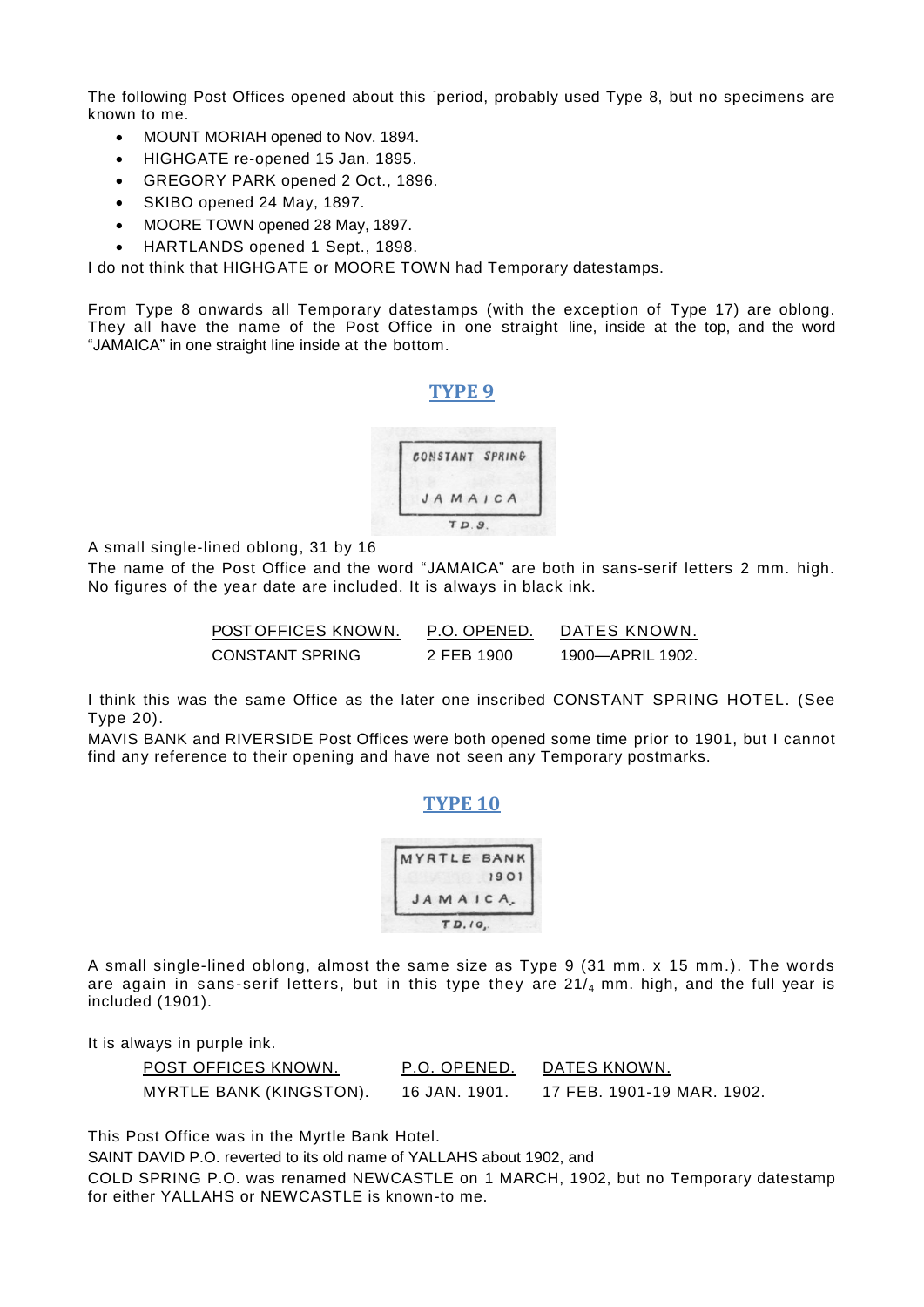#### **TYPE 11.**



A small single-lined oblong, 3o by 16 mm. Wording all in sans-serif letters. 3 mm. high. No figures of the year date are included.

It is only known in purple ink.

| POST OFFICES KNOWN.        | P.O. OPENED.                              | DATES KNOWN.              |
|----------------------------|-------------------------------------------|---------------------------|
| TITCHFIELD (Port Antonio). | and the contract                          | 13 JAN. 1903-5 MAY, 1903. |
| do. do.                    | 2.9 JAN. 1904. 29 FEB. 1904.<br>Re-opened |                           |

There are two Types for TITCHFIELD.

In the second Type the oblong is smaller (29 by T5 mm.), and the word "JAMAICA" is to the left of the oblong.

TITCHFIELD P.O. was in the Titchfield Hotel at Port Antonio, and was only open for about four months in each year during the Tourist Season.

#### **TYPE 12.**

| GIDDY HALL |       |
|------------|-------|
|            | 03    |
| JAMAICA    |       |
|            | D, 12 |

A single-lined oblong, 3o X 20 mm.

Wording all in sans-serif letters 3 mm. high. The figures '03 of the year date are included. Known in both purple and black inks.

| POST OFFICES KNOWN.            | P.O. OPENED.  | DATES KNOWN.               |
|--------------------------------|---------------|----------------------------|
| ALBERT TOWN.                   | 11 FEB 1902.  | 17 MAR. 1902-24 MAR. 1903. |
| GIDDY HALL.                    | 18 MAR. 1903. | 20 APR. 1903-22 FEB. 1904. |
| PEDRO PLAIN<br>(PEDRO PLAINS). | 20 MAR. 1903. | 18 MAY, 1903—APR. 1904.    |

GIDDY HALL is found in black ink from NOV. 1903 onwards, and the "3" was cut off the year date for 1904. leaving the "4" to be filled in by hand, until a new stamp (slightly smaller) with "04" on it, was issued in February, 1904. The name of PEDRO PLAINS P.O. was spelt incorrectly on the datestamp.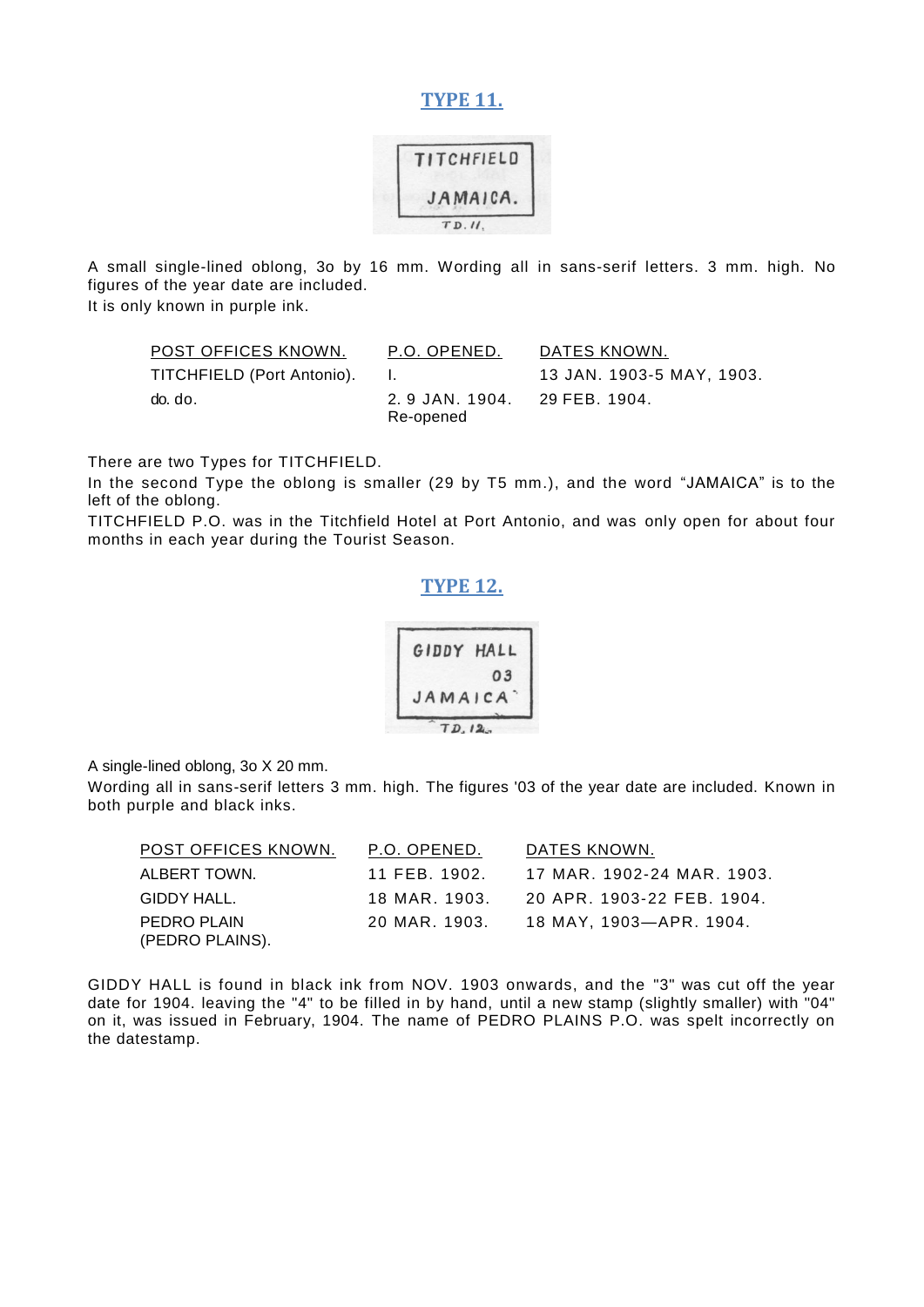#### **TYPE 13.**



A larger single-lined oblong, 34 x 18 mm. Wording all in sans-serif letters 3 mm. high. No figures of the year date are included.

It is only known in purple ink.

| POST OFFICES KNOWN. | P.O. OPENED. | DATES KNOWN.            |
|---------------------|--------------|-------------------------|
| RACE COURSE         | JAN. 1905.   | 20 IAN. 1905—MAY, 1906. |

The following were the next Post Offices to be opened, hut no Temporary marks are known to me.

| <b>TOLL GATE</b>                     | opened             | 16 JAN. 1906. |
|--------------------------------------|--------------------|---------------|
| <b>HOPE</b>                          | $\epsilon\epsilon$ | 8 MAY, 1906.  |
| BUSHY PARK (at the Railway Station). | Ш                  | 17 MAY, 1906. |
| <b>CLIFTON</b>                       | $\epsilon$         | 7 JUNE, 1907. |
| <b>GINGER HILL</b>                   | $\epsilon$         | 6 AUG. 1907.  |
| <b>CASCADE</b>                       | 66                 | 16 AUG. 1907. |
| <b>MAGGOTTY</b>                      | 66                 | 19 NOV. 1907. |

**TYPE 14.**



A single-lined oblong, 32 x 22% mm.

Wording all in serif letters, 2% mm. high.

There is a line of dots across the middle, terminating in the whole year date. Only known in purple ink.

| POST OFFICES KNOWN.                          | P.O. OPENED.   | DATES KNOWN.                |
|----------------------------------------------|----------------|-----------------------------|
| COLEYVILLE.                                  | 22 SEPT. 1908. | 3 OCT. 1909.                |
| REDWOOD.                                     | 25 MAY. 1909.  | 1909.                       |
| ST. PETERS (Formerly CLIFTON). 31 MAR. 1911. |                | 10 JUNE, 1911 12 SEPT. 1911 |

The name of CLIFTON P.O. was changed to ST. PETERS on 31 MAR. 1911. UP-PARK—CAMP P.O. was moved to CROSS ROADS on 4 JAN. 1909, but no Temporary mark for CROSS ROADS is known to me.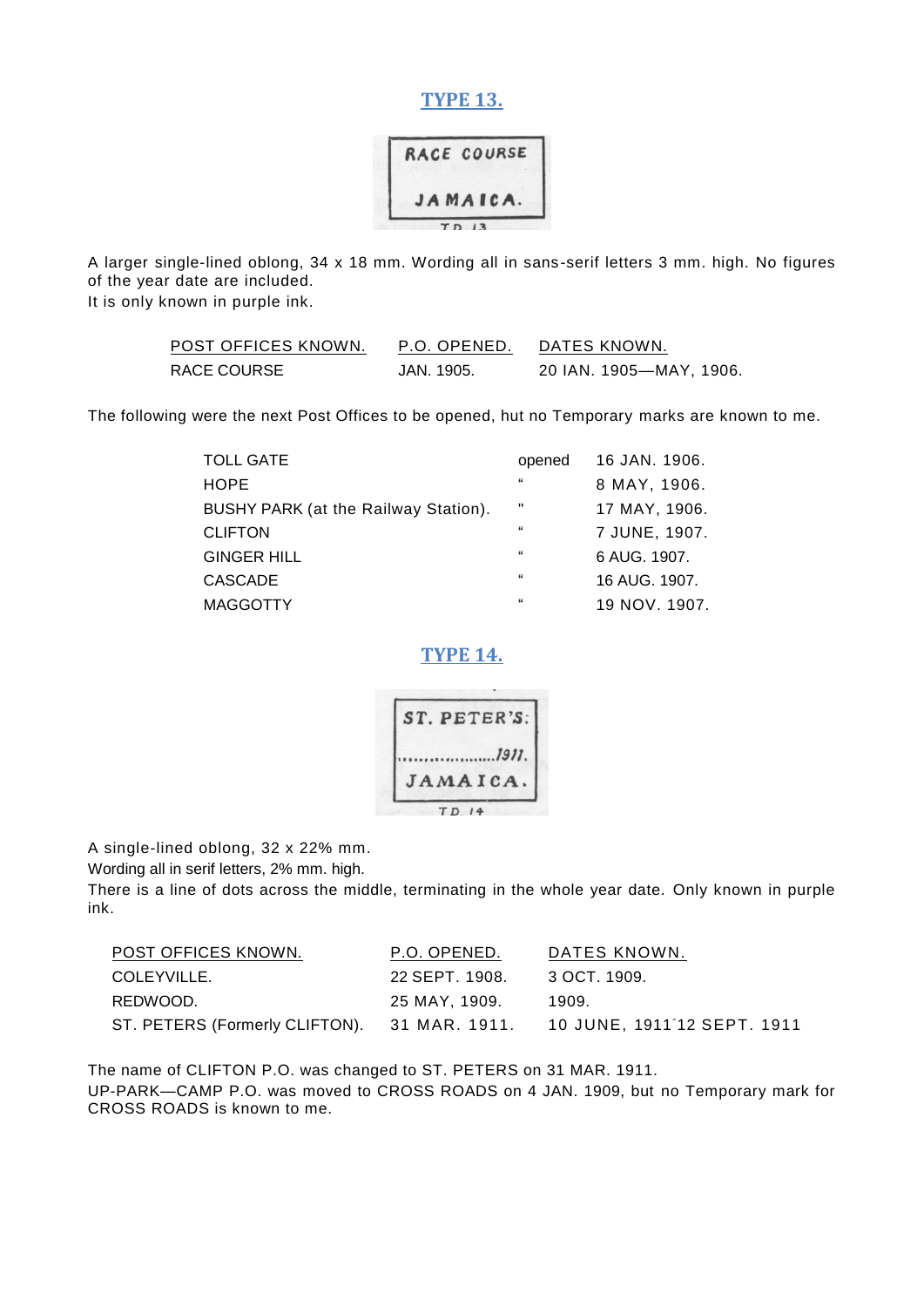The following Post Offices were opened about this period, but no Temporary marks are known to me.

| <b>SANDY BAY</b>         | Opened  | 12 JUNE, 1908. |
|--------------------------|---------|----------------|
| ABOVE ROCKS              | 66      | 4 AUG. 1908.   |
| <b>KELLITS</b>           | $^{66}$ | 3 SEPT. 1908.  |
| <b>ALDERTON</b>          | 66      | NOV. 1908.     |
| <b>BELFIELD</b>          | $^{66}$ | 18 NOV. 1908.  |
| WINDWARD ROAD (KINGSTON) | $^{66}$ | 1 APR. 1909.   |
| <b>BRAINERD</b>          | $^{16}$ | 16 APR. 1909.  |

#### **TYPE 15.**



A single—lined oblong the same size as Type 14 (32 x 22% mm.). The name of the Post Office is in sloping sans-serifletters, 3 mm. high, and the word "JAMAICA" in upright serif letters, 2<sup>1</sup>4 mm. high.

Line of dots across the middle terminating in the first three figures, or the full year date as in Type 14

| POST OFFICES KNOWN.                              | P.O. OPENED.             | DATES KNOWN.                |
|--------------------------------------------------|--------------------------|-----------------------------|
| WINDSOR CASTLE.                                  | 19 AUG. 1909 (in black). | 21 MAR. 1910-27 JULY, 1910. |
| HARKER'S HALL.                                   | 3 AUG. 1911 (in purple). | 21 AUG. 1911.               |
| SMITH VILLAGE<br>SMITH'S VILLAGE).<br>(KINGSTON) | 31 OCT. 1912 (do.)       | 12 JUNE, 1913.              |
| COLONEL'S RIDGE.                                 | 28 APR. 1915 (do.)       | 19 JULY, 1915.              |

SMITH'S VILLAGE was spelt incorrectly on the date-stamp.

SEAFORTH P.O. was opened some time prior to MARCH, 1910, but I cannot find any reference to its opening and have not seen any Temporary postmark.

The following Post Offices were opened about this period. but no Temporary marks are known to me.

| LATIUM               | opened | 18 AUG. 1910. |
|----------------------|--------|---------------|
| <b>CROOKED RIVER</b> |        | 24 AUG. 1910  |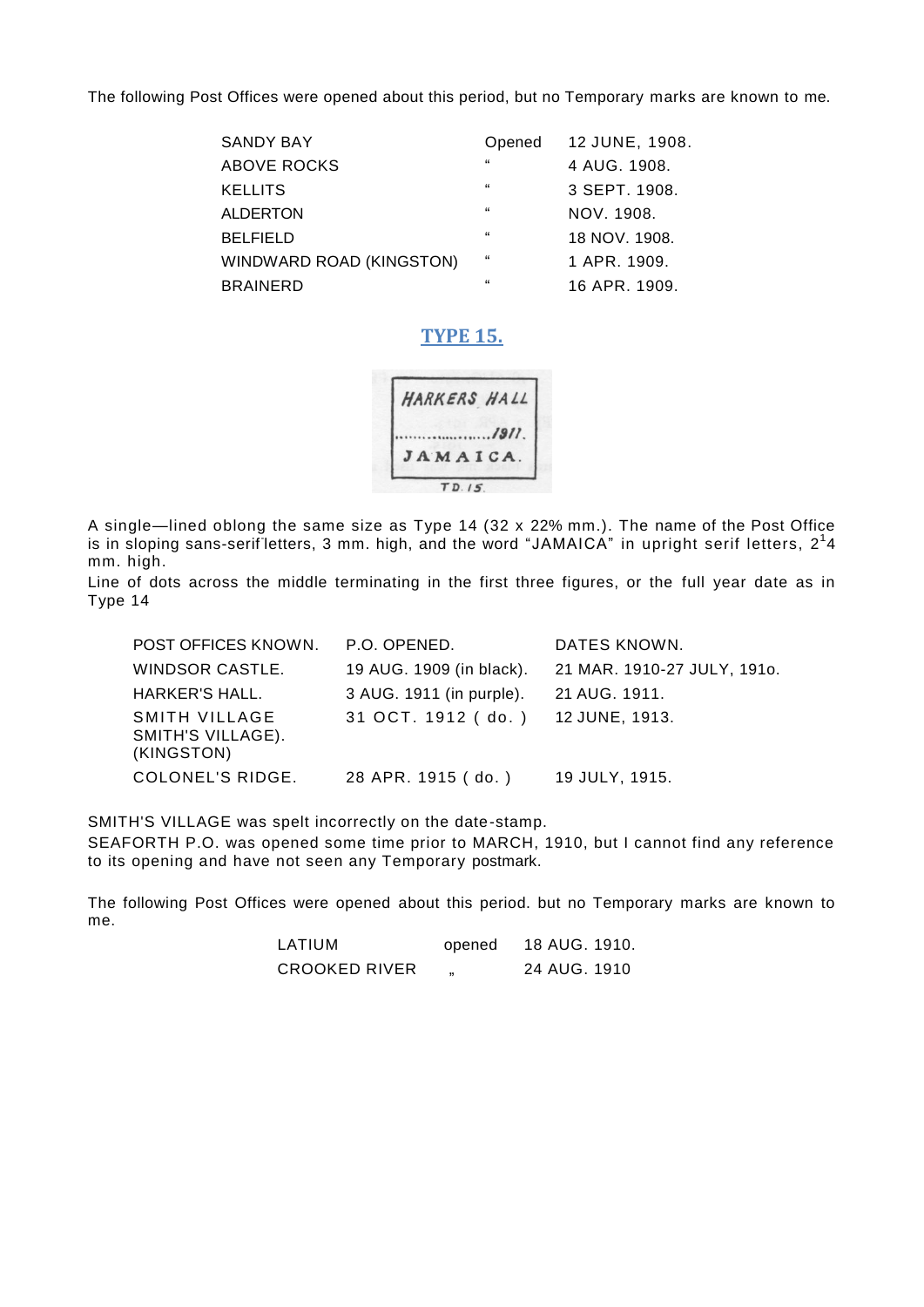#### **TYPE 16.**



A single-lined oblong, still 32 x 22½ mm.

The name of the Post Office is in round upright serif letters, 3½ mm. high. and the word "JAMAICA" in upright serif letters the same as in Type 15 (21/2 mm. high). Line of dots across the middle, terminating in year date, as before. Known in both purple and black inks.

| POST OFFICES KNOWN.      | P.O. OPENED.  | DATES KNOWN.              |
|--------------------------|---------------|---------------------------|
| LONG BAY.                | 18 AUG. 1910. | 11 FEB. 1911-6 OCT. 1911. |
| LODGE                    | 19 DEC. 1911. | 6 JULY. 1912.             |
| LIGUANEA (formerly HOPE) | 11 APR. 1913. | 4 AUG. 1913.              |
| DEVON (re-opened).       | $-1915.$      | 1915.                     |

From Sept. 1911 onwards black ink was used at LONG BAY instead of purple ink.

The name of HOPE P.O. was changed to LIGUANEA on 1 APR. 1913. I cannot find any reference to the re-opening of DEVON P.O.

The following Post Offices were opened about this period, but no Temporary marks are known to me.

| <b>BONNY GATE</b>    | opened             | 20 DEC. 1911.  |
|----------------------|--------------------|----------------|
| <b>MOUNT REGALE</b>  | $\epsilon$         | 21 DEC. 1911.  |
| <b>DALLAS CASTLE</b> | $\epsilon\epsilon$ | 30 DEC. 1911.  |
| <b>ISLINGTON</b>     | $\epsilon\epsilon$ | 6 JUNE, 1912.  |
| <b>SWIFT RIVER</b>   | $\alpha$           | 6 JUNE, 1912.  |
| <b>LLANDEWEY</b>     | re-opened          | 28 JUNE, 1912. |
| <b>COMFORT HALL</b>  | opened             | 9 OCT. 1912.   |
| <b>FYFFES PEN</b>    | $\epsilon$         | 17 OCT. 1912.  |
| <b>BALCARRES</b>     | $\epsilon$         | 8 JAN. 1913.   |
| WARSOP               | $\epsilon$         | 23 JULY, 1913. |
| <b>BYBROOK</b>       | $\epsilon\epsilon$ | 16 OCT. 19T3.  |
| <b>THOMPSON TOWN</b> | $\epsilon\epsilon$ | 15 NOV. 1913.  |
| <b>STURGE TOWN</b>   | $\epsilon$         | 5 DEC. 1913.   |
| <b>SOMERTON</b>      | $\epsilon$         | 3 FEB, 1914.   |
| <b>ALSTON</b>        | $\epsilon$         | 6 FEB. 1914.   |
| FAIRY HILL           | $\epsilon$         | 18 JUNE, 1914. |

DALLAS CASTLE is now known as DALLAS.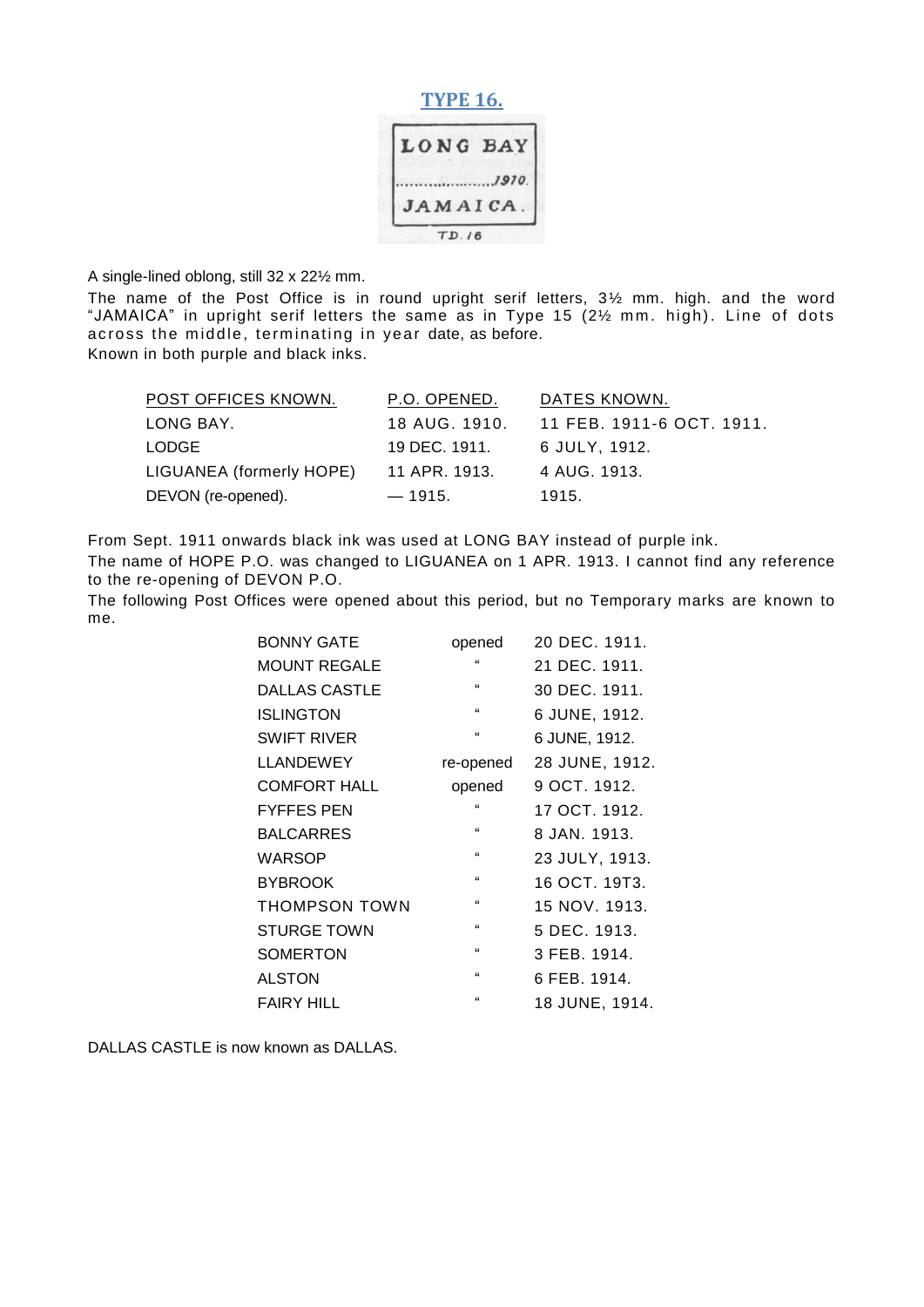#### **TYPE 17.**



A small double-lined circle 27 mm. in diameter with the name of the Post Office curved round the inside at the top, and the words "KINGSTON . JA" curved round the inside at the bottom. Both are in serif letters,  $21/4$  mm. high. No portion of the year date is included.

This Type is only known for MYERS WHARF P.O. which was opened on 23 DEC. 1915. It is always in purple ink.

| POST OFFICES KNOWN.     | P.O. OPENED. | DATES KNOWN.            |
|-------------------------|--------------|-------------------------|
| MYERS WHARF (KINGSTON). | 23 DEC. 1915 | 23 DEC. 1915—JULY, 1916 |

#### **TYPE 18.**



A single-lined oblong, 32½ x 23 mm.

The name of the Post Office is in tall upright serif letters, 3% mm. high, and the word "JAMAICA" in rounder serif letters, 2½ mm. high.

Line of dots across the middle terminating in the full year date, as in Type 16. Known in both purple and black inks.

| POST OFFICES KNOWN.     | P.O. OPENED.                | DATES KNOWN.                              |
|-------------------------|-----------------------------|-------------------------------------------|
| <b>CARRON HALL.</b>     | 2 AUG. 1911.                | 24 OCT. 1911.                             |
| GINGER HILL (re-opened) | 23 JAN. 1912.               | 27 MAR. 1912.                             |
| BENSONTON (re-opened).  |                             | 26 FEB. 1914. 9 JUNE, 1914-14 SEPT. 1914. |
| HOPEWELL                | 31 OCT. 1915.               | 1915.                                     |
| <b>GRANGE LANE.</b>     | 18 JULY, 1918. 2 AUG. 1918. |                                           |

GRANGE LANE is known in both coloured inks.

FLINT RIVER was closed and the P.O. moved to HOPEWELL on 31 OCT. 1915.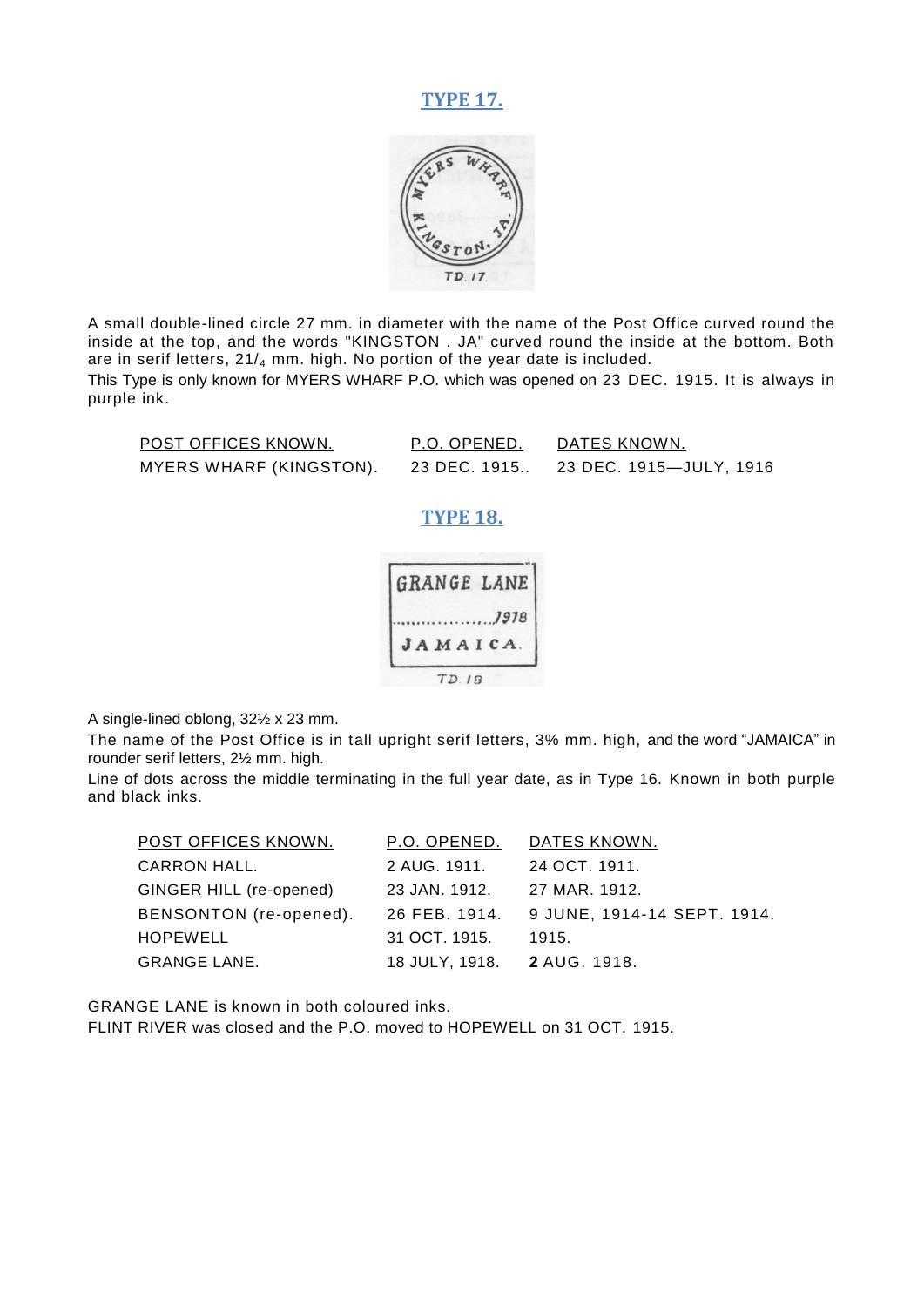#### **TYPE 19.**

|  |  | SOUTHFIELD |
|--|--|------------|
|  |  | --1920     |
|  |  | JAMAICA    |

A single-lined oblong, 31 x 24 mm.

The words are all in serif letters, 24 mm. high for the name of the Post Office, and 3 mm. high for the word "JAMAICA".

Line of dots across the middle, terminating in the full year date, as before. Only known in purple ink.

| POST OFFICES KNOWN. | P.O. OPENED.     | DATES KNOWN. |
|---------------------|------------------|--------------|
| SOUTHFIELD.         | Re-opened, 1920. | - 1920.      |

I cannot find any reference to the re-opening of SOUTHFIELD POST OFFICE. It appears to have been closed some time after MAY, 1917.

#### **TYPE 20.**



A larger single-lined oblong, 39 mm. by 26 mm.

The name of the Post Office is in small antique letters, 114 mm. high, with capitals 2 mm. high. The word " JAMAICA is in upright serif letters, 2!,; mm. high. Line of dots across the middle, as before, terminating in the full year date. Only known in purple ink.

| POST OFFICES KNOWN.    | P.O. OPENED.  | DATES KNOWN. |
|------------------------|---------------|--------------|
| CONSTANT SPRING HOTEL. | 19 DEC. 1921. | MAR 1922.    |

Like TITCHFIELD, this Post Office was only open for about four months in each year during the Tourist Season. (See CONSTANT SPRING, under Type 9.)

#### **TYPE 21.**

| 1921     |
|----------|
| JAMAICA. |

A single-lined oblong, 37 x 25 mm.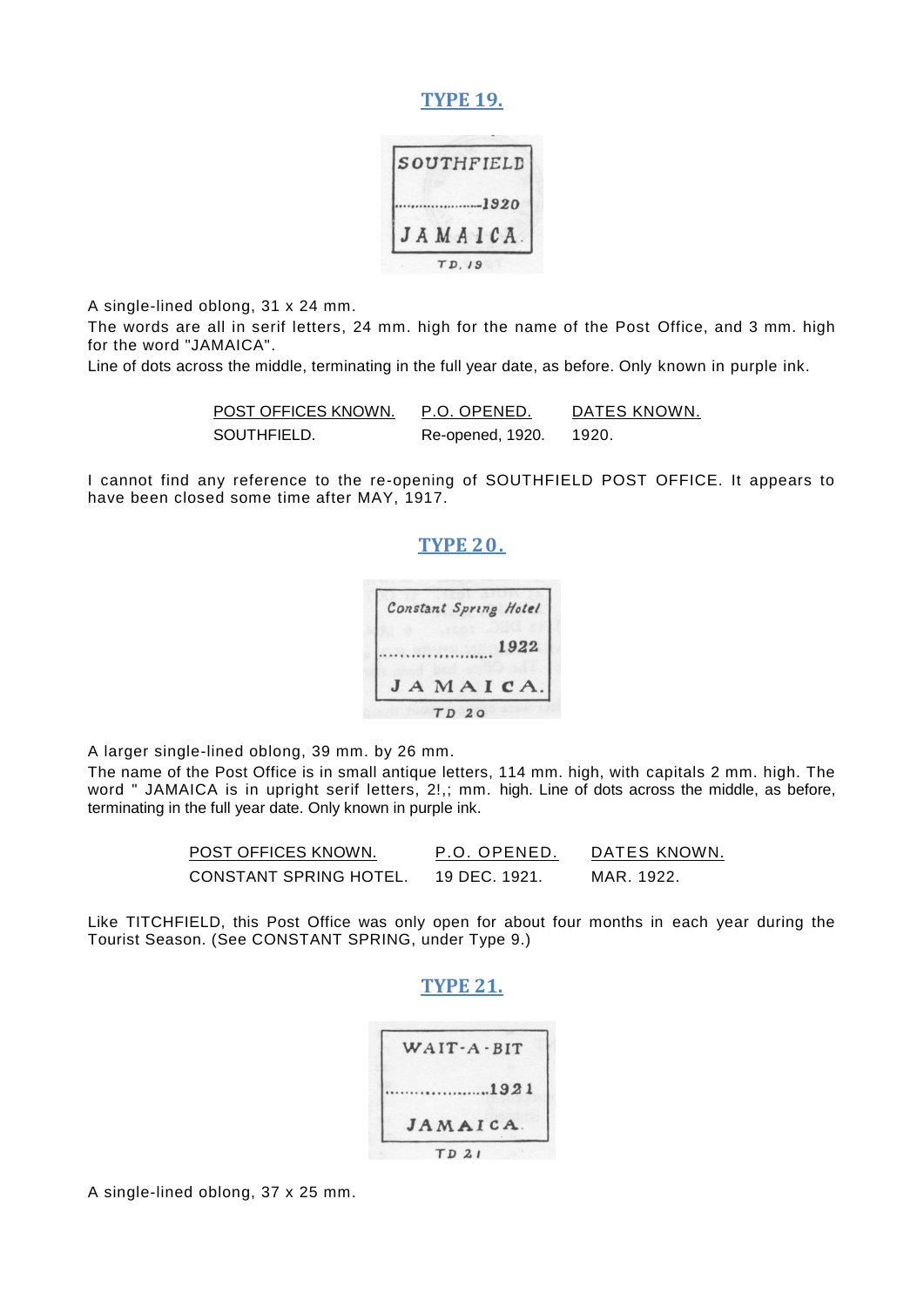The words are usually in serif letters, varying in shape and size from  $21/z$  to mm. for the name of the Post Office, but all the same type,  $2V$ , mm. high for the word "JAMAICA" (as Type 18). Line of dots across the middle, terminating in the full year date, as before. Only known in purple ink.

| POST OFFICES KNOWN.               | PO OPENED    | DATES KNOWN             |
|-----------------------------------|--------------|-------------------------|
| <b>GOLDEN GROVE.</b>              | 15 OCT 1913  | 1921                    |
| (Formerly PLANTAIN GARDEN-RIVER). |              |                         |
| <b>JONES PEN</b>                  | 1 JULY 1920  | 1920                    |
| GRANTHAM.                         | 25 AUG 1920  | 25 NOV 1920             |
| WOOD HALL.                        | 18 SEPT 1920 | 11 OCT 1920-10 NOV 1921 |
| LUCKY HILL.                       | 6 DEC 1920   | 7 DEC 1920-19 JAN 1922  |
| <b>OLD HARBOUR BAY</b>            | 23 DEC 1920  | 1921                    |
| MOUNT JAMES.                      | 28 DEC 0     | 2 APR 1921-19 AUG 1921  |
| WATER MOUNT.                      | 23 AUG 1921  | 31 OCT 1921-16 NOV 1921 |
| WAIT-A-BIT.                       | 22 SEPT 1921 | 16 NOV 1921             |
| LASCELLES (KINGSTON).             | 12 DEC 1921  | 6 JAN 1922 21 APR 1922  |

The name of PLANTAIN-GARDEN-RIVER P.O. was changed to GOLDEN GROVE on 15 OCT. 1913. The Office had been moved to Golden Grove in 1905.

The following Post Offices were opened about this period, but no Temporary marks are known to me:

| <b>GIBRALTAR</b>       | (re-opened)  | 27 MAY, 1920.  |
|------------------------|--------------|----------------|
| <b>VICTORIA TOWN</b>   | (opened)     | 26 AUG. 1920.  |
| CRAIGHEAD              | $\mathbf{G}$ | 27 AUG. 1920.  |
| <b>ELDERSLIE</b>       | $\mathbf{G}$ | 30 AUG. 1920.  |
| <b>ASKENISH</b>        | $\mathbf{G}$ | 4 SEPT. 1920.  |
| <b>JAMES HILL</b>      | $\epsilon$   | 25 OCT. 1920.  |
| <b>BROADGATE</b>       | $\mathbf{G}$ | 3 NOV. 1920.   |
| <b>JOHNS HALL</b>      | $\epsilon$   | 10 DEC. 1920.  |
| <b>JERICO</b>          | $\mathbf{G}$ | 15 DEC. 1920.  |
| <b>HILL TOP</b>        | $\epsilon$   | 17 DEC. 1920.  |
| <b>MILK RIVER BATH</b> | $\epsilon$   | 21 DEC. 1920.  |
| KEITH                  | $\mathbf{G}$ | 11 JAN. 1921.  |
| SHERWOOD CONTENT,      | $\epsilon$   | 13 JAN. 1921.  |
| <b>FORT WILLIAM</b>    | $\mathbf{G}$ | 22 JAN. 1921.  |
| <b>WOODFORD</b>        | $\epsilon$   | 21 FEB. 1921.  |
| <b>OLD ENGLAND</b>     | (re-opened)  | 8 AUG. 1921.   |
| <b>BROWN'S HALL</b>    | (opened)     | 12 SEPT. 1921. |
| <b>INVERNESS</b>       | $\epsilon$   | 21 SEPT. 1921. |
| <b>CHALKY HILL</b>     | $\epsilon$   | 4 OCT. 1921.   |
| <b>UNION HILL</b>      | $\epsilon$   | 27 JULY, 1922. |
| <b>ELIM</b>            | $\mathbf{G}$ | 3 NOV. 1922.   |
| <b>HARMONS</b>         | $\epsilon$   | 19 JAN. 1923.  |
| <b>EPWORTH</b>         | $\mathbf{G}$ | 22 FEB. 1923.  |
| <b>BELLAS GATE</b>     | $\epsilon$   | 4 AUG. 1923.   |
| <b>BANANA GROUND</b>   | $\mathbf{G}$ | 5 AUG. 1923.   |

BELVEDERE P.O. was renamed RED HILLS on 1 FEB. 1922, but no Temporary mark Is known to me for RED HILLS.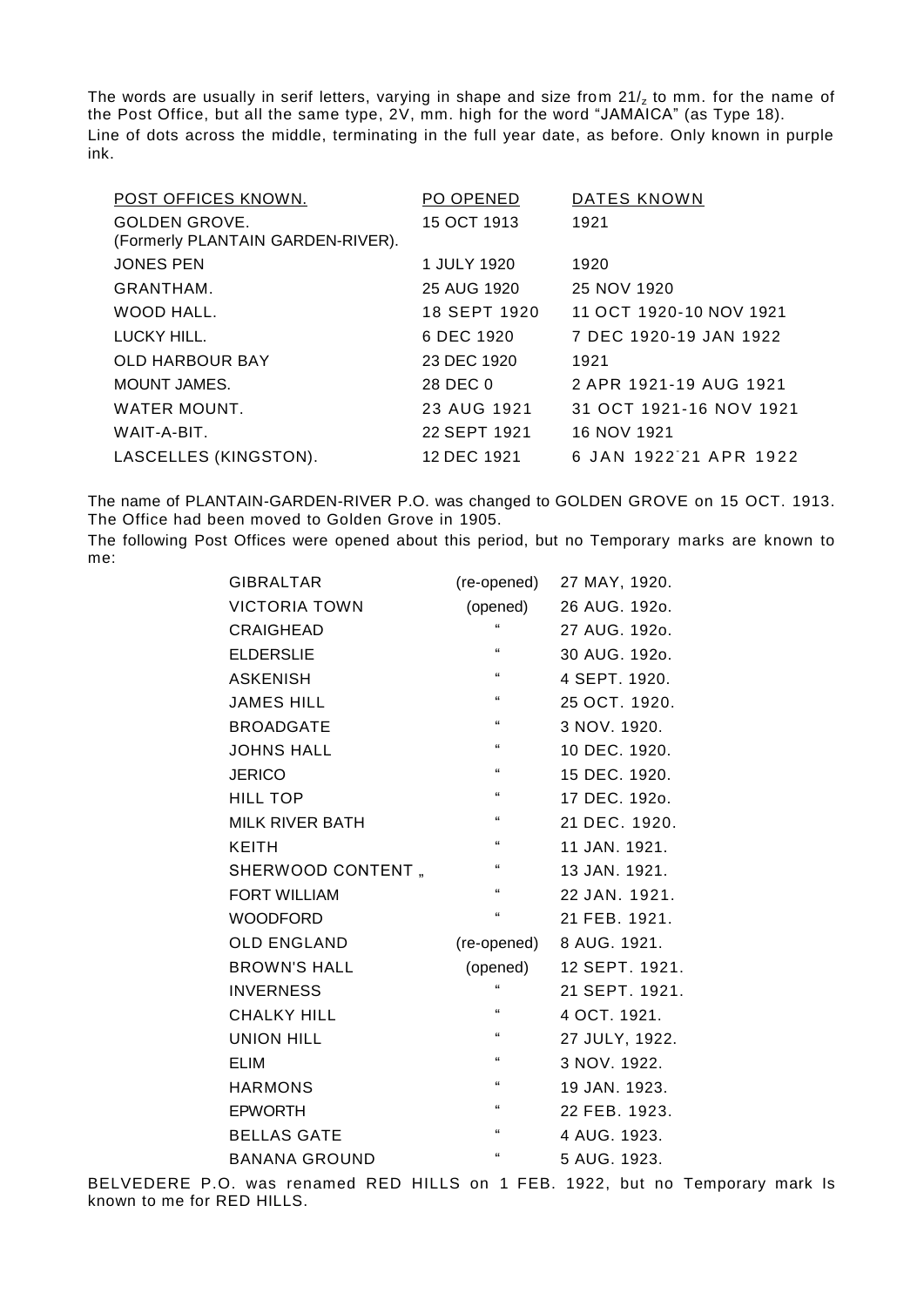#### **TYPE 22.**

| MUNRO COLLEGE.             |
|----------------------------|
| $192 -$<br><b>UAMAICA.</b> |
| TD.22                      |

A larger single-lined oblong. 51 x 17 mm.

The words are all in square sans-serif letters, 2/ mm. high. There is a thin horizontal line across the middle, terminating in the first three figures of the year date. Only known in purple ink.

| POST OFFICES KNOWN. | P.O. OPENED. | DATES KNOWN. |
|---------------------|--------------|--------------|
| MUNRO COLLEGE.      | 7 AUG. 1923. | 1 OCT. 1923. |

This mark did not remain in use very long for MUNRO COLLEGE, as this P.O. was using Type 25 in FEB. 1924.

BYBROOK Post Office was moved to SKIBO on T MAY, T924. The old P.O. at SKIBO had been closed since 28 FEB. 1899. No Temporary mark is known to me for SKIBO on is re-opening.

The next P.O. to be opened was

PEMBROKE HALL opened 25 AUG. 1925.

No Temporary mark is known to me for PEMBROKE HALL.

#### **TYPE 23.**



A very large single–lined oblong, 54 x 27 mm. The name of the Post Office is in serif letters, 2% mm. high, and the word "JAMAICA" in thin smaller serif letters, 2 mm. high. Line of dots across the middle, ending in the first three figures of the year date. Only known in purple ink.

| POST OFFICES KNOWN. | P.O. OPENED.   | DATES KNOWN.       |
|---------------------|----------------|--------------------|
| BEESTON SPRING.     | 22 SEPT. 1928. | 24 JUNE, 1929-1931 |
| SALISBURY.          | 26 SEPT. 1928. | 6 NOV. 1928.       |

BLACKSTONEDGE P.O. opened 23 JUNE, 1927 was using a similar tem porary date-stamp in 1935, size 50 x 25 mm., with the name of the Post Town in large antique letters 3 mm. high, and ―JAMAICA‖ in block letters 2% mm. high. All in black ink. Known used on 8 AUG. 1935.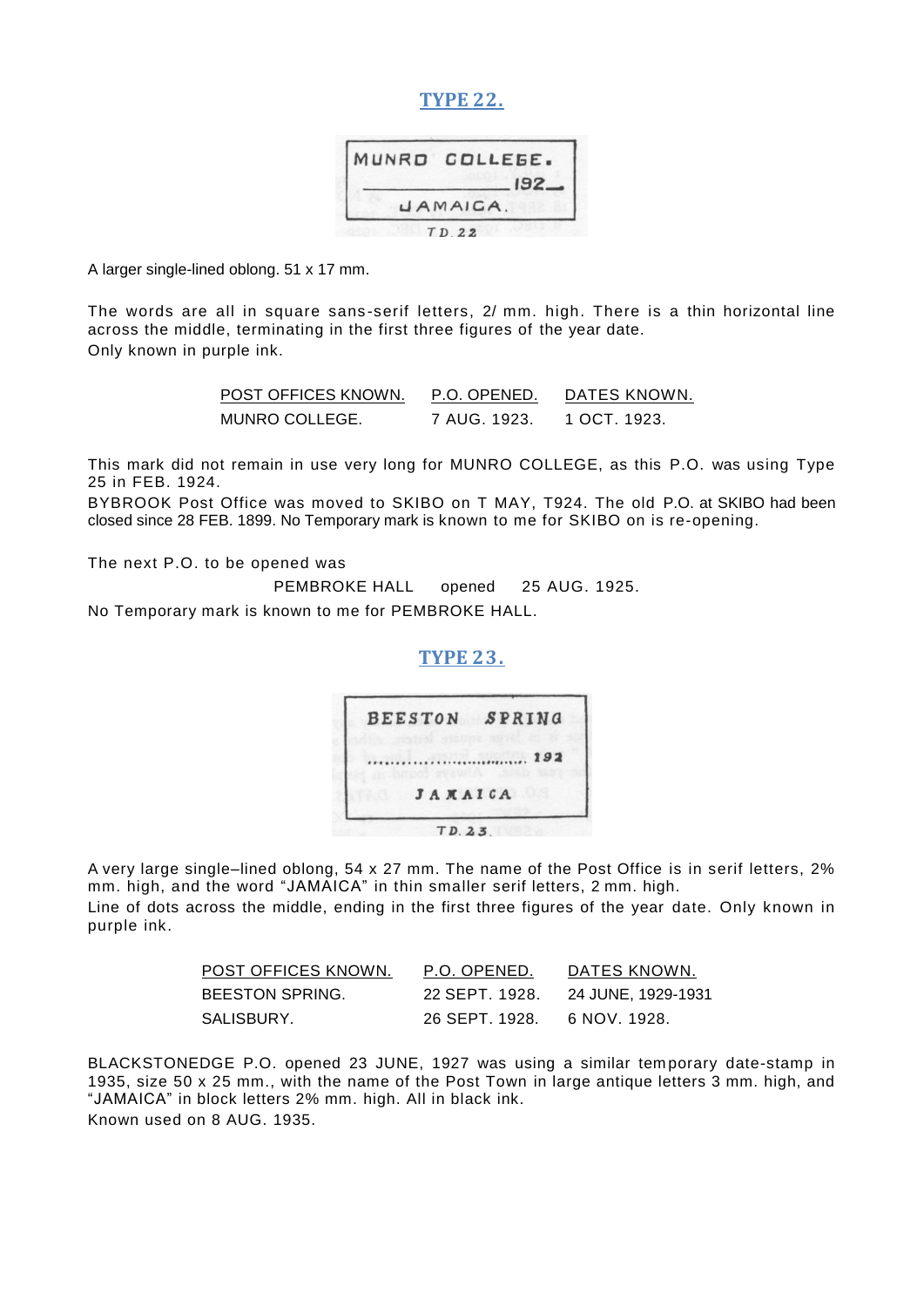The following Post Offices were opened about this period, but no Temporary marks are known to me.

| <b>SMITHVILLE</b>     | opened      | 25 JUNE, T927. |
|-----------------------|-------------|----------------|
| <b>BECKFORD KRAAL</b> |             | 27 JUNE, 1927. |
| WAIT-A-BIT            | (re-opened) | 28 JUNE, 1927. |
| <b>CALDERWOOD</b>     | opened      | 16 JULY, 1927. |
| <b>MOUNT HOREB</b>    |             | 26 JULY, 1927. |
| <b>GREAT VALLEY</b>   |             | 28 JULY, 1927. |
| <b>SAWYERS</b>        |             | 20 JUNE, 1928. |
| <b>BRIGHTON</b>       |             | 31 JULY, 1928. |
| <b>DUAN VALE</b>      |             | 25 SEPT. 1928. |

LATIUM P.O. was moved to LOTTERY on 31 OCT. 1928, but no Temporary mark for LOTTERY is known to me.

#### **TYPE 24.**



A very large single-lined oblong, of various sizes, hardly any two being alike. The name of the Post Office is in large square letters, either serif or sans-serif, but the word "JAMAICA" is in antique letters. Line of dots as before with the f11rst three figures of the year date. Always found in purple ink.

| P.O. KNOWN. SIZE. |                                                  | P.O. OPENED. DATES KNOWN.                                     |
|-------------------|--------------------------------------------------|---------------------------------------------------------------|
|                   | TROUT HALL. 67 x 31. 2 SEPT. 1929. 12 OCT. 1929. |                                                               |
|                   | DALVEY. do. 9 SEPT. 1929. 2 NOV. 1929.           |                                                               |
|                   |                                                  | CAVALIERS. 51 x 28. 16 SEPT. 1929. 11 FEB. 1930-30 MAY, 1930. |

The following were the next Post Offices to be opened, and probably had the same type, although no specimens are known to me.

| ROSE HALL          | opened 7 NOV. 1929. |
|--------------------|---------------------|
| CORNWALL MOUNTAIN, | 11 NOV. 1929.       |
| WHITFIELD PEN      | 27 NOV. 1929.       |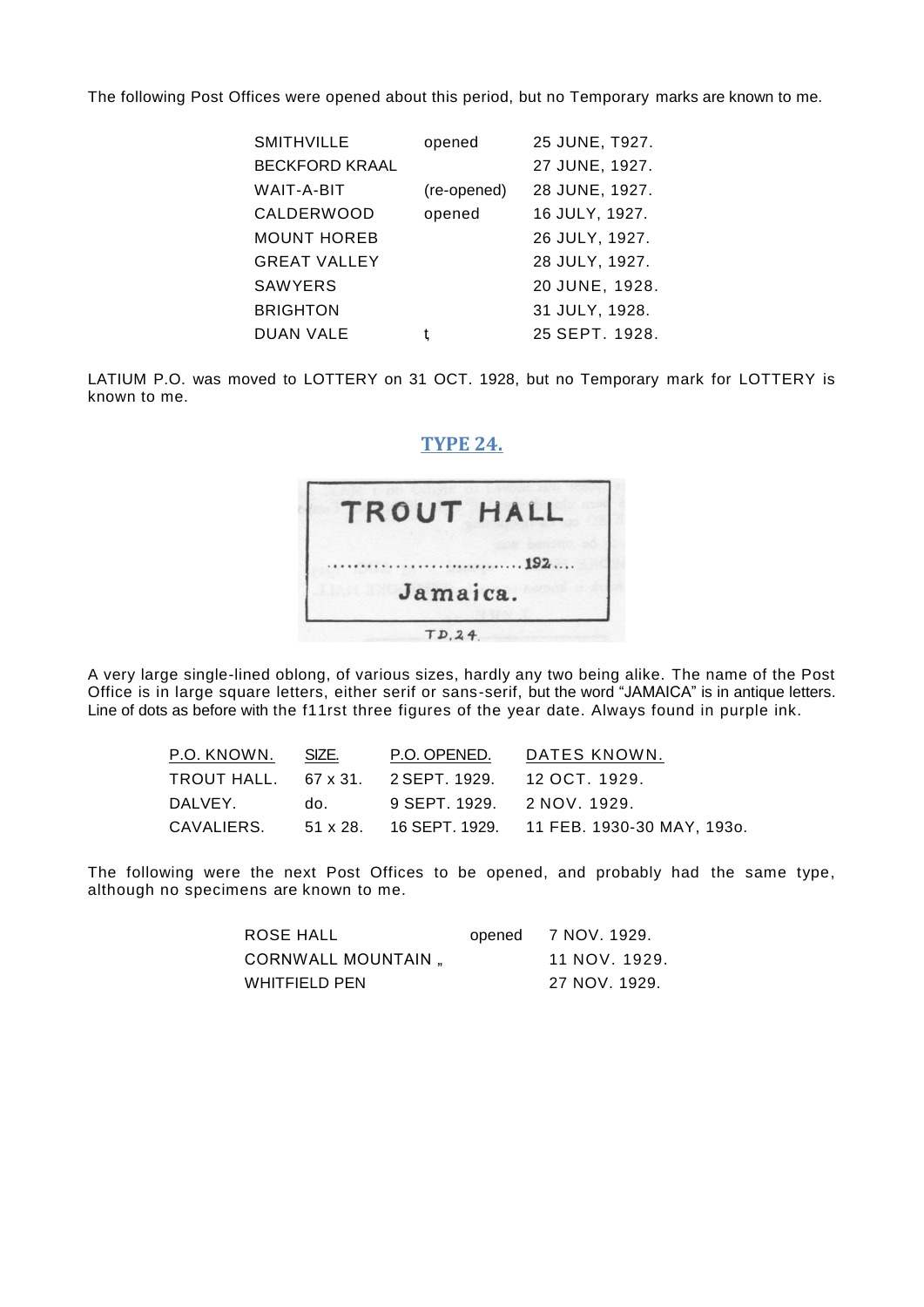#### **TYPE 25.**



A large single-lined oblong, 23 mm. high, varying in length from 43 to 68 mm. according to the length of the name of the Post Office.

Wording all in sans-serif letters ranging from 3 to 4 mm. in height. Line of dots as before, with either the first three figures or the full year date. Usually found in purple ink.

| POST OFFICES KNOWN.          | LENGTH<br>IN MM. | P.O. OPENED.   | DATES KNOWN.                 |
|------------------------------|------------------|----------------|------------------------------|
| DIRECT CABLE (KINGSTON)      | 51               | 1 JULY 1922.   | 12-15 FEB, 1923.             |
| BETHEL TOWN (Re-opened)      | 45               | - 1923         | 23 FEB. 1923-23 JUNE, 1923.  |
| <b>MUNRO COLLEGE</b>         | 43               | 7 AUG. 1923.   | 8 FEB. 1924.                 |
| <b>GINGER RIDGE</b>          | 59               | 26 JUNE, T928. | 8 OCT. 1928.                 |
| <b>HAREWOOD</b>              | 54               | 26 JUNE, 1928. | 9 OCT. 1928.                 |
| <b>LINCOLN</b>               |                  | 28 JULY, 1928. | 10 AUG.-21 NOV. 1928         |
| <b>GLENGOFFE (Re-opened)</b> |                  | $-192-$        | $192 -$                      |
| <b>SLIGOVILLE</b>            | 56               | 7 JULY, 1930.  | 28 JULY, 1930--31 OCT. 1930. |
| <b>WAKEFIELD</b>             | 56               | 14 JULY, 1930. | 25 NOV. 1930.                |
| <b>CESSNOCK</b>              | 56               | 24 JULY, 1930. | 7 NOV. 1930.                 |
| <b>MARYLAND</b>              | $\sim$           | 25 JULY, 1930. | 14 OCT. 1930.                |
| <b>FRIENDSHIP</b>            | 56               | 30 JULY, T930. | 19 AUG. 1930-3 NOV. 1930.    |
| <b>MORAVIA</b>               | 56               | 4 AUG. 1930.   | 1 NOV. 1930.                 |
| <b>RICHMOND PARK</b>         | 68               | 5 AUG. 1930.   | 6 OCT. T930-4 NOV. 1930.     |
| MOCHO (Re-opened)            | 48               | -1930.         | 11 AUG. 1930.                |
| <b>KALORAMA</b>              | 56               | T SEPT. 1930.  | 5 NOV. 1930.                 |

- BETHEL TOWN P.O. appears to have been closed for a time and re-opened a bout FEB. 1923.
- GLENGOFFE P.O. seems to have been likewise closed and reopened sometime between 1920 and 1930.
- MOCHO P.O. also shared a similar fate and was re -opened about August, 1930. I cannot find any records of these events in the P.O. reports.

The following Post Offices were opened about this period and probably had Type 25, but I have not seen any of them.

| SUNNING HILL | opened    | 1 APR. 1930. |
|--------------|-----------|--------------|
| CAVE         |           | AUG. 1930.   |
| LEAMINGTON   |           | 2 AUG. 1930. |
| HARMONS      | re-opened | 6 AUG. 1930. |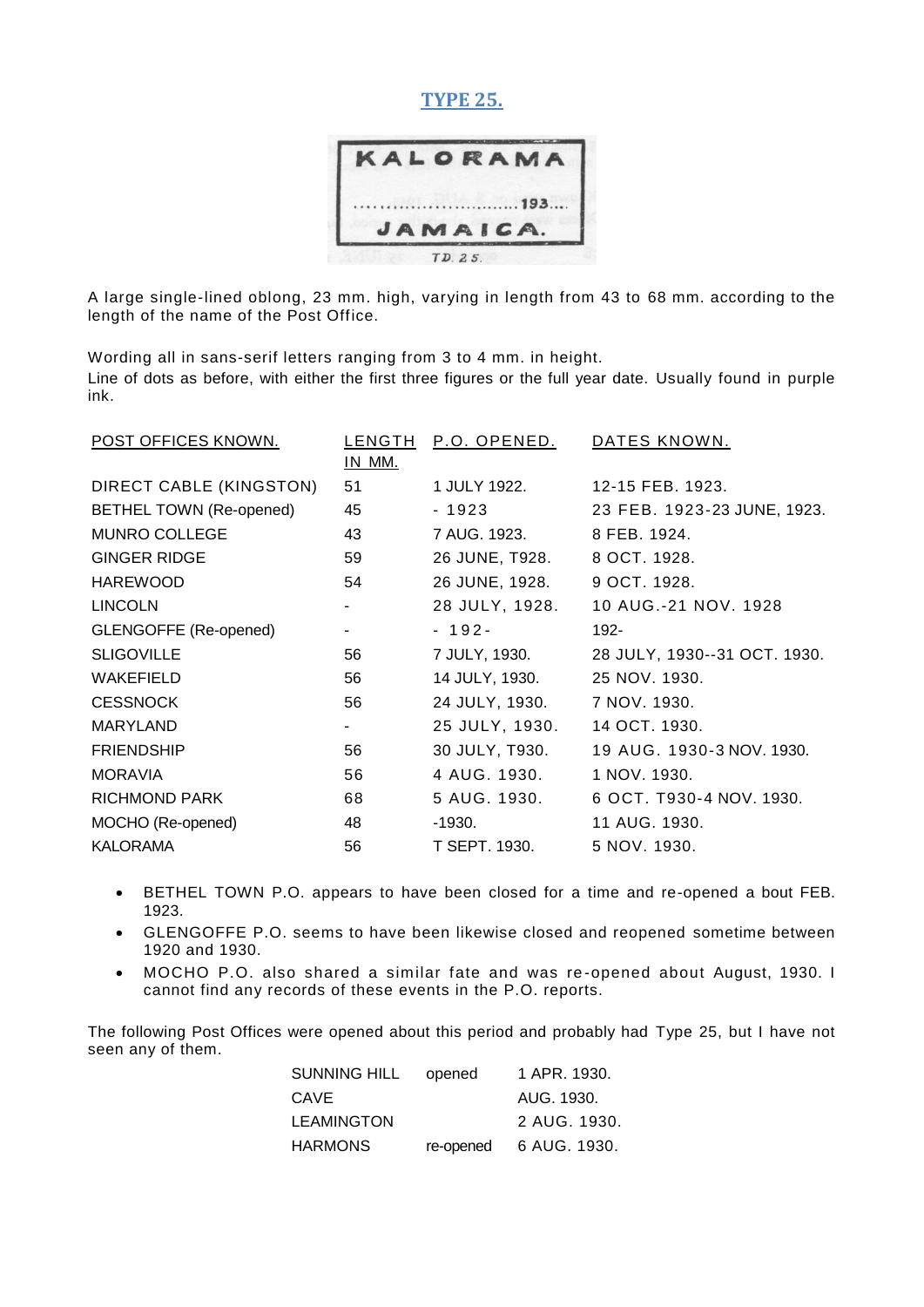I have not seen any very recent types so cannot say whether they are similar to the above, but the following Post Offices have since been opened.

| <b>WHITE HORSES</b>      | opened                     | 16 SEPT. 1931. |
|--------------------------|----------------------------|----------------|
| <b>FRUITFUL VALE</b>     | £                          | 21 SEPT. 1931. |
| <b>FREE HILL</b>         | $\epsilon$                 | 23 SEPT. 1931. |
| <b>READING</b>           | $\alpha$                   | 28 SEPT. 1931. |
| <b>MAROON TOWN</b>       | $\alpha$                   | 30 SEPT. 1931. |
| <b>GEORGES PLAIN</b>     | $\epsilon$                 | 2 OCT. 1931.   |
| <b>LORRIMERS</b>         | $\alpha$                   | 6 OCT, 1931.   |
| <b>OSBORNE STORE</b>     | $\mathfrak{c}\mathfrak{c}$ | 9 OCT. T931.   |
| <b>ABERDEEN</b>          | $\epsilon$                 | 6 NOV. 1931.   |
| <b>SHEFFIELD</b>         | $\epsilon$                 | 17 JAN. 1933.  |
| <b>PRIOR PARK</b>        | $\alpha$                   | 27 FEB. 1933.  |
| <b>GLENISLAY</b>         | $\epsilon$                 | 23 NOV. 1933.  |
| <b>STONEHENGE</b>        | $\epsilon$                 | 25 NOV. 1933.  |
| <b>COMFORT CASTLE</b>    | $\epsilon$                 | 30 NOV. 1933.  |
| <b>SPRING GARDEN</b>     | $\epsilon$                 | 1 DEC. 1933.   |
| <b>VINEYARD PEN</b>      | $\epsilon$                 | T9 NOV. 1934.  |
| <b>LIONEL TOWN</b>       | $\alpha$                   | 21 NOV. 1934.  |
| <b>ELLEN STREET</b>      | $\epsilon$                 | 22 NOV. 1934.  |
| NAIN                     | $\epsilon$                 | 23 NOV. 1934.  |
| <b>AENON TOWN</b>        | $\alpha$                   | 24 NOV. 1934.  |
| <b>MARCH TOWN</b>        | $\epsilon$                 | 28 NOV. 1934.  |
| <b>HOPETON</b>           | $\mathfrak{c}\mathfrak{c}$ | 29 NOV. 1934.  |
| <b>WELCOME HALL</b>      | $\alpha$                   | 3o NOV. 1934.  |
| <b>BANGOR RIDGE</b>      | $\epsilon$                 | 3 DEC. 1934.   |
| <b>SALT GUT</b>          | (re-opened)                | 4 DEC. 1934.   |
| <b>AIRY CASTLE</b>       | opened                     | 6 DEC. 1934.   |
| <b>ST. LEONARDS</b>      | $\alpha$                   | 21 NOV. T935.  |
| <b>KNOCKPATRICK</b>      | £                          | 9 DEC. 1935.   |
| <b>CAMBERWELL</b>        | $\mathbf{a}$               | 21 DEC. 1935.  |
| <b>WHITE SANDS BEACH</b> | $\alpha$                   | 4 JAN. 1936.   |
| <b>ROSEWELL</b>          | $\mathfrak{c}\mathfrak{c}$ | 12 NOV. 1937   |
| <b>AUCHTEMBEDDIE</b>     | $\alpha$                   | 13 NOV. 1937.  |
| LABYRINTH                | $\epsilon$                 | 15 NOV. 1937•  |
| <b>GREEN HILL</b>        | $\alpha$                   | 29 NOV, 1937.  |
| <b>SIGN</b>              | $\alpha$                   | 3 DEC. 1937.   |
| <b>BORDER</b>            |                            | 31 MAR 1938.   |

I do not think that ST. LEONARDS or KNOCKPATRICK had Temporary date stamps. WHITE SANDS BEACH was only opened for the Tourist season. It was closed on 30 APR. 1936.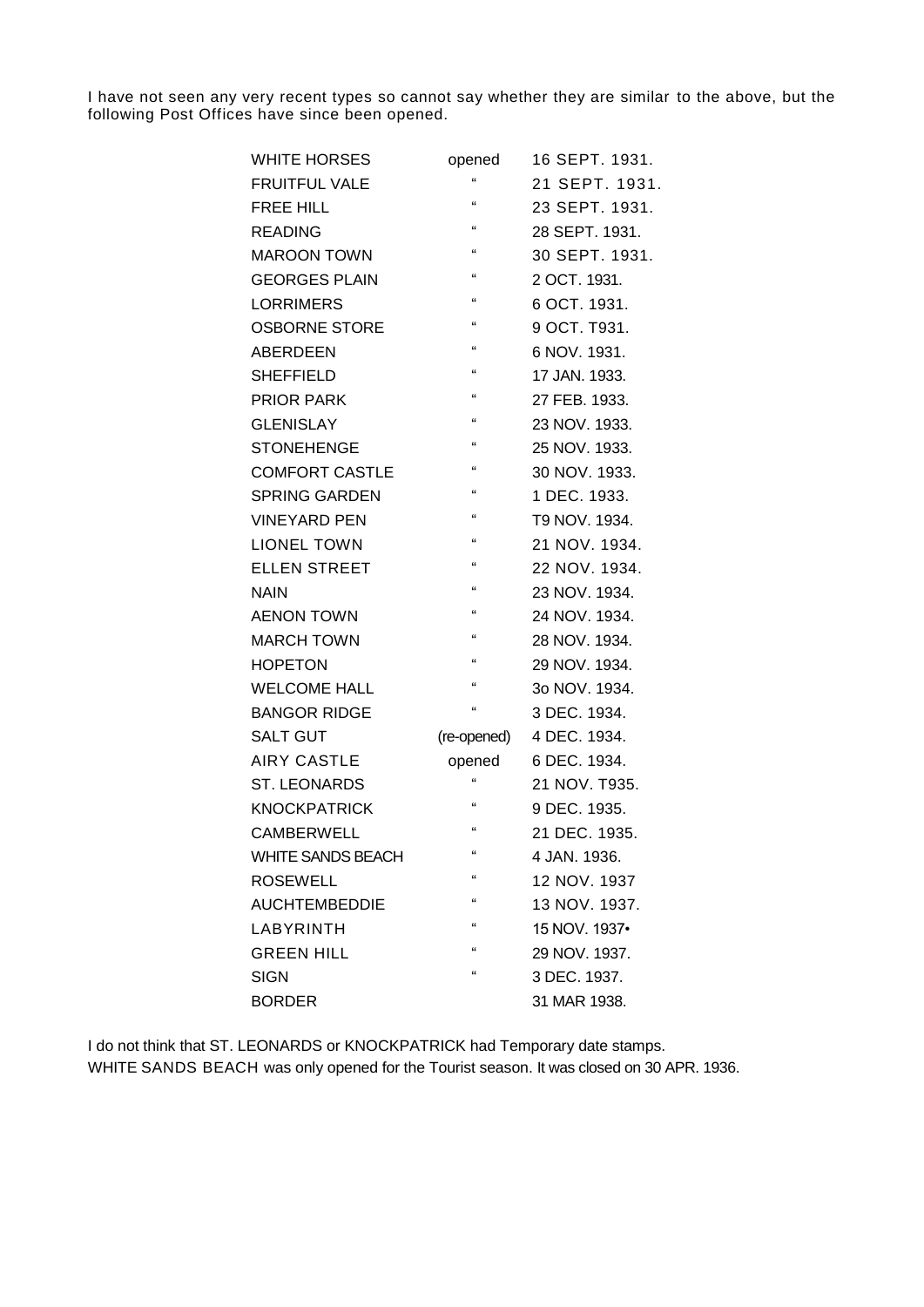#### **MISCELLANEOUS TEMPORARY RUBBER DATE STAMPS.**

In addition to the ordinary Post Office Temporary date stamps, there have been others issued in Jamaica from time to time, and as the collector may run up against these occasionally, I think it will complete my article if I finish up by describing and tabulating them.

There are only six known to me, and I will take them in order of issue.

| Street Letter Box. |  |
|--------------------|--|
|                    |  |
| Port Antonio, Ja.  |  |

(I) PORT ANTONIO.

PORT ANTONIO had its first Street Letter Box erected in July, 1911, and a Temporary rubber date stamp was used which consisted of a single-lined oblong measuring 32 x 22 m.m., with the words " Street Letter Box " inside at the top in one straight line, and " Port Antonio, Ja." inside at the bottom in one straight line. Both are in italic letters 2 mm. high, with capitals 3 mm. high. There is a line of dots across the oblong two-thirds of the way down, which terminates three-quarters of the way across. The whole is in purple ink.

| Earliest date known | 23 JAN., 1912. |
|---------------------|----------------|
| Latest date known   | 18 MAY, 1912.  |

The earliest date known for the permanent steel double-ring date stamp which superseded this mark is 27 AUG. 1913.



(2) MONTEGO BAY.

MONTEGO BAY did not have its first Street Letter Box until three years later (1914), but made up for it by having two different Temporary rubber date stamps in one year !

The first one consisted of a double-ringed circle 27 mm. in diameter, with the words "MONTEGO BAY " curved round the inside at the top, and the words "STREET LETTER BOX" curved round the inside at the bottom. Both are in serif letters 2 mm. high. The last two figures of the year date (14) are near the bottom over the letters "ET" of the word "LETTER". Neither the word "JAMAICA" nor its abbreviation "JA" appear on this date stamp.

This mark was in purple ink at first and is quite clear, but later on (early in 1915) black ink was used which soon caused the mark to become heavy and blotchy, and the circle to turn into a heavy singlering. It is almost unreadable in this state, and the reason fox a fresh one is obvious.

| Earliest Date known (in purple) | 16 NOV. 1914. |
|---------------------------------|---------------|
| Latest Date known (in purple)   | 26 NOV. T914. |
| Earliest Date known (in black)  | APR. 1915.    |
| Latest Date known (in black)    | 11 MAY 1915.  |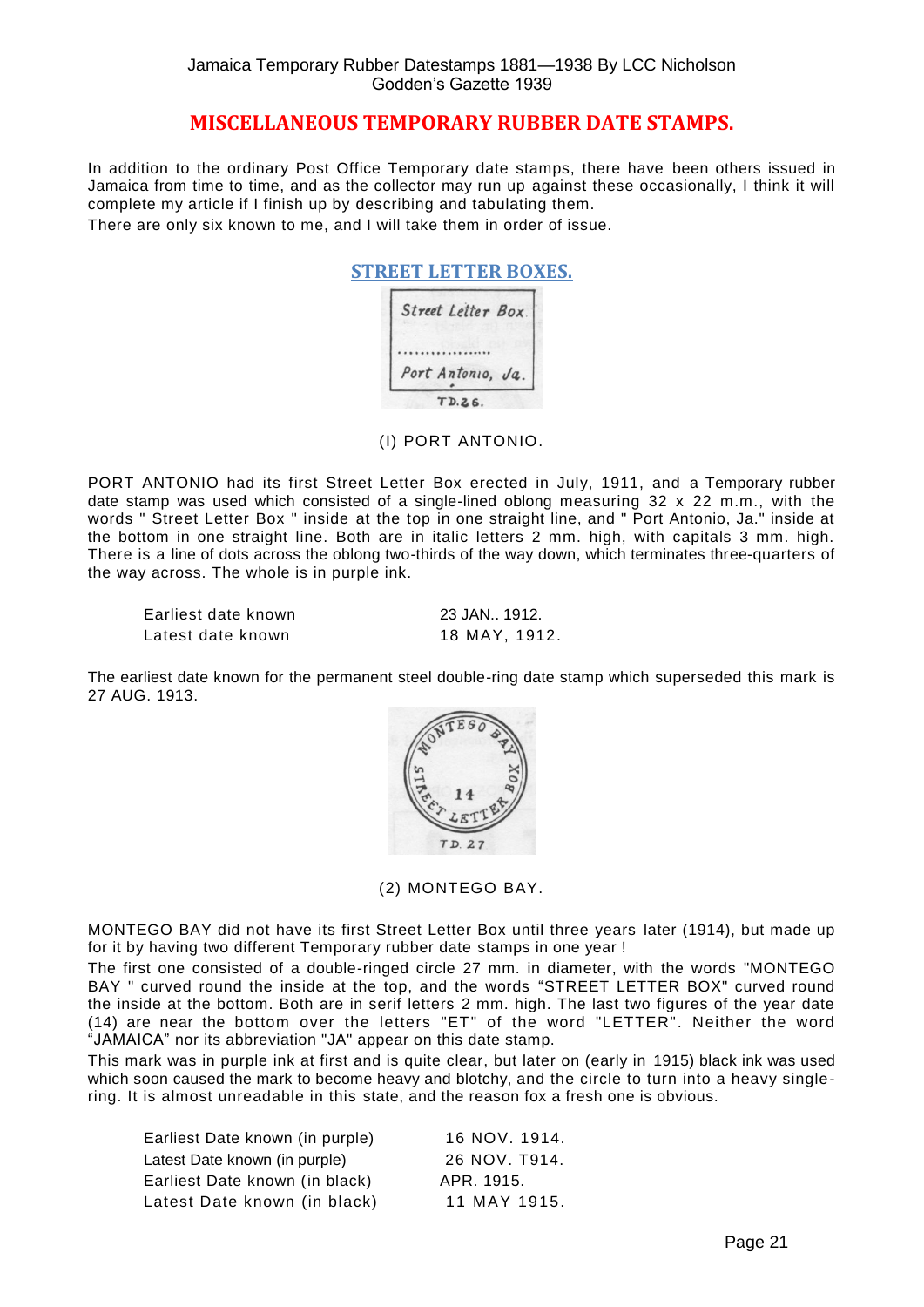

(3) MONTEGO BAY.

MONTEGO BAY'S second temporary Street Letter Box date stamp was very similar to the first one, only the wording is reversed. The words "STREET LETTER BOX" are at the top, and "MONTEGO BAY" at the bottom. The date is altered to "15". Otherwise the circle is the same size and the words also.

This mark has likewise no reference to Jamaica on it. It is only found in purple ink.

Earliest date known 21 JULY, 1915.

Latest date known

The earliest date known for the permanent steel double-ring date stamp which superseded this mark is 17 SEPT. 1915.

**TRAIN POST OFFICES.**



T.P.O.

The facility of posting letters on the trains, and also in boxes at the Railway Stations, was started in Jamaica on 1 SEPT. 1913.

Both facilities were withdrawn on 31 DEC. 1924, for reasons of economy, but resumed on 28 MAR. 1927. From that date, however, Station name postmarks were abolished, and all letters had the T.P.O. postmark whether posted on a train or at a Railway Station.

The first postmark for letters posted on the trains was a Temporary Rubber one consisting of a large oblong 38 x 17 mm., enclosing the letters "T.P.O." in heavy block type, 81/2 mm. high.

This mark was in purple ink, and easily extends over two stamps. It was undated, but often has the Railway Station date-stamp superimposed.

| Earliest date known | 23 OCT. 1913. |
|---------------------|---------------|
| Latest date known   | 7 JAN. 1914.  |

The earliest date known for the permanent steel single-ring "T.P.O." date-stamp which superseded this mark is 1 JUNE, 1915.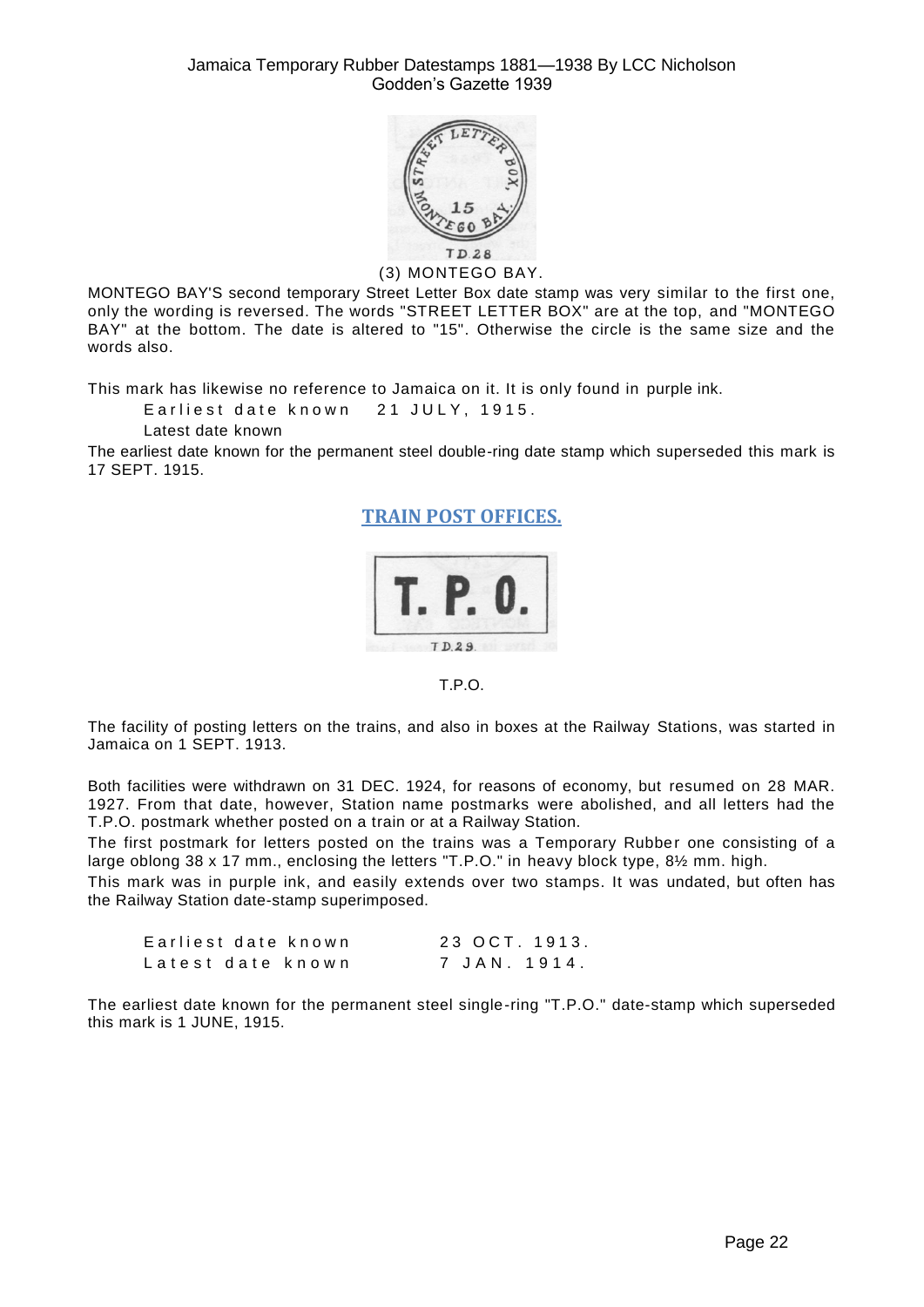#### Jamaica Temporary Rubber Datestamps 1881—1938 By LCC Nicholson Godden's Gazette 1939 **JAMAICA PHILATELIC EXHIBITIONS.**

The first Exhibition of the " Jamaica Philatelic Society " was held from 12-17 Feb. 1923, in the rooms of the Jamaica Imperial Association, Kingston. There was no special postmark for this Exhibition.



The second Exhibition was held by the "Jamaica Philatelic Society" in 1927, and a special Post Office was set up in the Exhibition rooms at 85, Barry Street, Kingston. The Post Office was open from 21- 26 FEB. 1927, and a Temporary Rubber date stamp was used for the postmark.

This consisted of a large double-lined oval 50 x 29 mm., with the words "JAMAICA PHILATELIC EXHIBITION" in serif letters 2½ mm. high, curved xound the inside at the top, with a star at each end.

The date was in one straight line across the middle, and was never altered. It reads "21 to 26 FEB. 1927."

The whole is in purple ink



The third exhibition of this Society was held at Nathan's Store, Kingston, from 3rd to loth February, 1938. A special Post Office was opened in the building and the Temporary postmark used consisted of a large oblong 74 x 33 mm., bearing the following inscription in four lines : JAMAICA PHILATELIC SOCIETY, THIRD STAMP EXHIBITION, AT NATHAN'S STORE, 3rd to 10th February, 1938. The date was never altered and the whole is in blue ink.

Other coloured postmarks seen on Jamaican stamps may be

- Registration Oval, Type R. to (in Purple). Railway Station names (in Blue or Red).
- Posted on the High Seas (in Purple or Blue or Red).
- Used in the Cayman Islands (in Purple).

For details of these, the Reader should refer to the chapter which I wrote on "Postmarks", in the handbook "JAMAICA", published by Messrs. Stanley Gibbons. Ltd., in 1928.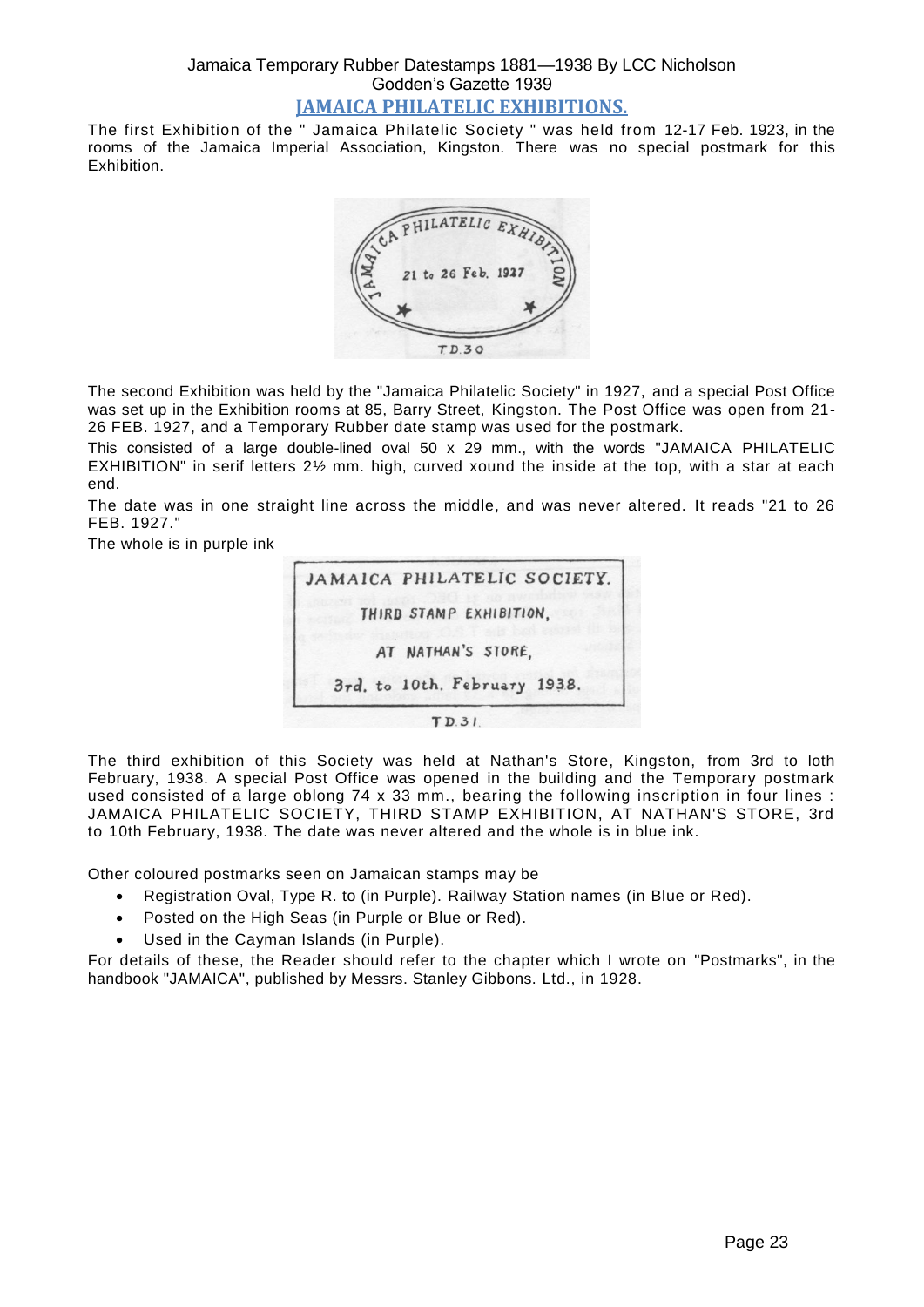Showing the Period during which Temporary Datestamps were used.

| <b>Name</b>           | PO Opened     | Out of Use    | <u>Type</u> |
|-----------------------|---------------|---------------|-------------|
| ABERDEEN              | 6 NOV 1931    |               |             |
| <b>ABOVE ROCKS</b>    | 4 AUG 1908    |               |             |
| <b>AENON TOWN</b>     | 24 NOV 1934   |               |             |
| <b>AIRY CASTLE</b>    | 6 DEC 1934    |               |             |
| <b>ALBANY</b>         | 20 MAY 1897   | 20 DEC 1897   | 8           |
| <b>ALBERT TOWN</b>    | 11 FEB 1902   |               | 12          |
| <b>ALDERTON</b>       | 11 NOV 1908   |               |             |
| <b>ALLIGATOR POND</b> | 10 JULY 1890  | 5 SEPT 1892   | 4           |
| <b>ALSTON</b>         | 6 FEB 1914    |               |             |
| <b>ANCHOVY</b>        | 15 NOV 1881   | 21 JULY 1882  |             |
| <b>ASKENISH</b>       | 4 SEPT 1920   |               |             |
| <b>AUCHTEMBEDDIE</b>  | 13 NOV 1937   |               |             |
| <b>BALCARRES</b>      | 8 JAN 1913    |               |             |
| <b>BAMBOO</b>         | 9 OCT 1896    | 23 DEC 1896   | 8           |
| <b>BANANA GROUND</b>  | 5 AUG 1923    | 20 OCT 1924   |             |
| <b>BANGOR RIDGE</b>   | 3 DEC 1934    |               |             |
| <b>BARTONS</b>        | 20 JULY 1896  | 22 FEB 1897   | 8           |
| <b>BECKFORD KRAAL</b> | 27 JUNE 1927  |               |             |
| <b>BEESTON SPRING</b> | 22 SEPT 1928  |               | 23          |
| <b>BELFIELD</b>       | 18 NOV 1908   |               |             |
| <b>BELLAS GATE</b>    | 4 AUG 1923    | 1 APRIL 1925  |             |
| <b>BELVEDERE</b>      | 7 FEB 1896    | 2 JAN 1897    | 8           |
| <b>BENSONTON</b>      | 6 DEC 1894    | 31 JAN 1896   | 8           |
| do(R)                 | 26 FEB 1914   |               | 18          |
| <b>BETHEL TOWN</b>    | 28 AUG 1891   | 18 MAR 1895   | 5           |
| do(R)                 | 1923          |               | 25          |
| <b>BLACKSTONEDGE</b>  | 23 JUNE 1927  |               |             |
| <b>BOG WALK</b>       | 1 JULY 1890   | 20 AUG 1892   | 3           |
| <b>BONNY GATE</b>     | 20 DEC 1911   |               |             |
| <b>BORDER</b>         | 31 MAR 1938   |               |             |
| <b>BOROUGHBRIDGE</b>  | 7 OCT 1896    | 28 DEC 1896   | 8           |
| <b>BOWDEN</b>         | 13 MAY 1896   | 30 DEC 1896   | 8           |
| <b>BRAES RIVER</b>    | 16 JUNE 1897  | 23 APRIL 1898 | 8           |
| <b>BRAINERD</b>       | 16 APRIL 1909 |               |             |
| <b>BRIGHTON</b>       | 31 JULY 1928  |               |             |
| <b>BROADGATE</b>      | 3 NOV 1920    |               |             |
| <b>BROWN'S HALL</b>   | 12 SEPT 1921  |               |             |
| <b>BUSHY PARK</b>     |               |               |             |
|                       | 17 MAY 1906   |               |             |
| <b>BYBROOK</b>        | 16 OCT 1913   |               |             |
| <b>CALDERWOOD</b>     | 16 JULY 1927  |               |             |
| <b>CAMBERWELL</b>     | 21 DEC 1935   |               |             |
| <b>CAMBRIDGE</b>      | 15 AUG 1895   | 23 DEC 1895   | 8           |
| <b>CARRON HALL</b>    | 2 AUG 1911    |               | 18          |
| <b>CASCADE</b>        | 16 AUG 1907   |               |             |
| <b>CASTLETON</b>      | 6 JULY 1894   | 16 MAR 1895   | 8           |
| do(R)                 | 13 APRIL 1896 |               | ? NONE      |
| <b>CATADUPA</b>       | 27 JULY 1897  | 15 NOV 1897   | 8           |
| <b>CAVALIERS</b>      | 16 SEPT 1929  |               | 24          |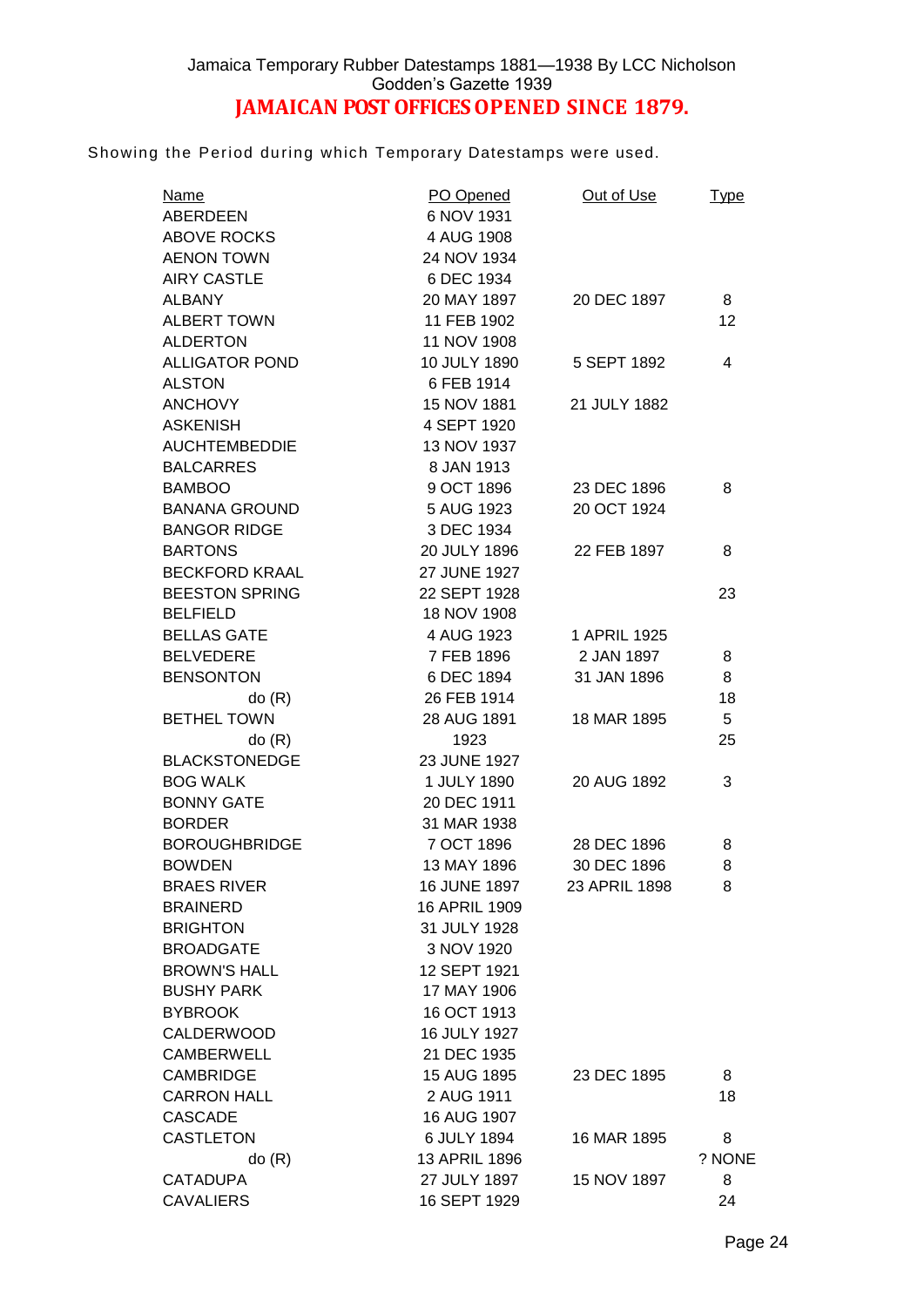| Jamaica Temporary Rubber Datestamps 1881-1938 By LCC Nicholson | Godden's Gazette 1939 |               |              |
|----------------------------------------------------------------|-----------------------|---------------|--------------|
| <b>Name</b>                                                    | PO Opened             | Out of Use    |              |
| CAVE                                                           | 1 AUG 1930            |               | <u>Type</u>  |
| <b>CAVE VALLEY</b>                                             | 7 MAR 1881            | 11 OCT 1882   | $\mathbf{1}$ |
| <b>CEDAR VALLEY</b>                                            | 13 MAR 1894           | 15 FEB 1895   | 7 & 8        |
|                                                                |                       |               |              |
| <b>CESSNOCK</b>                                                | 24 JULY 1930          |               | 25           |
| <b>CHALKY HILL</b>                                             | 4 OCT 1921            | 31 OCT 1922   |              |
| <b>CHRISTIANA</b>                                              | 18 FEB 1890           | 19 FEB 1890   | ? NONE       |
| <b>CLIFTON</b>                                                 | 7 JUNE 1907           |               |              |
| <b>CLONMEL</b>                                                 | 18 MAY 1897           | 29 OCT 1898   | 8            |
| <b>COLEYVILLE</b>                                              | 22 SEPT 1908          |               | 14           |
| <b>COLONEL'S RIDGE</b>                                         | 28 APRIL 1915         |               | 15           |
| <b>COMFORT CASTLE</b>                                          | 30 NOV 1933           |               |              |
| <b>COMFORT HALL</b>                                            | 9 OCT 1912            |               |              |
| <b>CONSTANT SPRING</b>                                         | 2 FEB 1900            |               | 9            |
| CONSTANT SPRING HOTEL                                          | 19 DEC 1921           |               | 20           |
| <b>CORNWALL MOUNTAIN</b>                                       | 11 NOV 1929           |               |              |
| <b>CRAIGHEAD</b>                                               | 27 AUG 1920           |               |              |
| <b>CROFTS HILL</b>                                             | 9 AUG 1887            | 8 NOV 1887    |              |
| <b>CROOKED RIVER</b>                                           | 24 AUG 1910           | 6 JAN 1912    |              |
| <b>CROSS KEYS</b>                                              | 1 NOV 1881            | 24 NOV 1882   |              |
| <b>CROSS ROADS</b>                                             | 4 JAN 1909            |               |              |
| <b>DALLAS</b>                                                  | 30 DEC 1911           |               |              |
| <b>DALVEY</b>                                                  | 9 SEPT 1929           |               | 24           |
| <b>DARLISTON</b>                                               | 13 MAR 1886           | 15 JULY 1891  |              |
| <b>DAVIS TOWN</b>                                              | 28 JAN 1891           | 4 AUG 1893    | 6            |
| <b>DEESIDE</b>                                                 | 20 NOV 1894           | 21 FEB 1896   | 8            |
| <b>DEVON</b>                                                   | 15 JAN 1881           | 11 AUG 1882   | $\mathbf{1}$ |
| do(R)                                                          | 1915                  |               | 16           |
| <b>DIRECT CABLE</b>                                            | 1 JULY 1922           | 15 DEC 1923   | 25           |
| <b>DUAN VALE</b>                                               | 25 SEPT 1928          |               |              |
| <b>ELDERSLIE</b>                                               | 30 AUG 1920           |               |              |
| <b>ELIM</b>                                                    | 3 NOV 1922            |               |              |
| <b>ELLEN STREET</b>                                            | 22 NOV 1934           |               |              |
| <b>ENFIELD</b>                                                 | 15 APRIL 1896         | 13 JAN 1897   | 8            |
| <b>EPWORTH</b>                                                 | 22 FEB 1923           |               |              |
| <b>FAIRY HILL</b>                                              | 18 JUNE 1914          |               |              |
|                                                                |                       |               |              |
| <b>FELLOWSHIP</b>                                              | 26 MAY 1897           | 5 JULY 1897   | 8            |
| do(R)                                                          | 1899                  | 26 SEPT 1900  | 8            |
| FORT WILLIAM                                                   | 22 JAN 1921           | 12 APRIL 1923 |              |
| <b>FRANKFIELD</b>                                              | 16 MAY 1890           | 25 JUNE 1890  | ? NONE       |
| <b>FREE HILL</b>                                               | 23 SEPT 1931          |               |              |
| <b>FRIENDSHIP</b>                                              | 30 JULY 1930          |               | 25           |
| <b>FRUITFUL VALE</b>                                           | 21 SEPT 1931          |               |              |
| <b>FYFFES PEN</b>                                              | 17 OCT 1912           |               |              |
| <b>GEORGES PLAIN</b>                                           | 2 OCT 1931            |               |              |
| <b>GIBRALTAR</b>                                               | 6 AUG 1897            | 7 JAN 1898    | 8            |
| do(R)                                                          | 27 MAY 1920           |               |              |
| <b>GIDDY HALL</b>                                              | 18 MAR 1903           |               | 12           |
| <b>GINGER HILL</b>                                             | 6 AUG 1907            |               |              |
| do(R)                                                          | 23 JAN 1912           |               |              |
| <b>GINGER RIDGE</b>                                            | 26 JUNE 1928          |               | 25           |
| <b>GLENISLAY</b>                                               | 23 NOV 1933           |               |              |
| <b>GLENGOFFE</b>                                               | 1 APRIL 1882          | 17 JAN 1883   | 25           |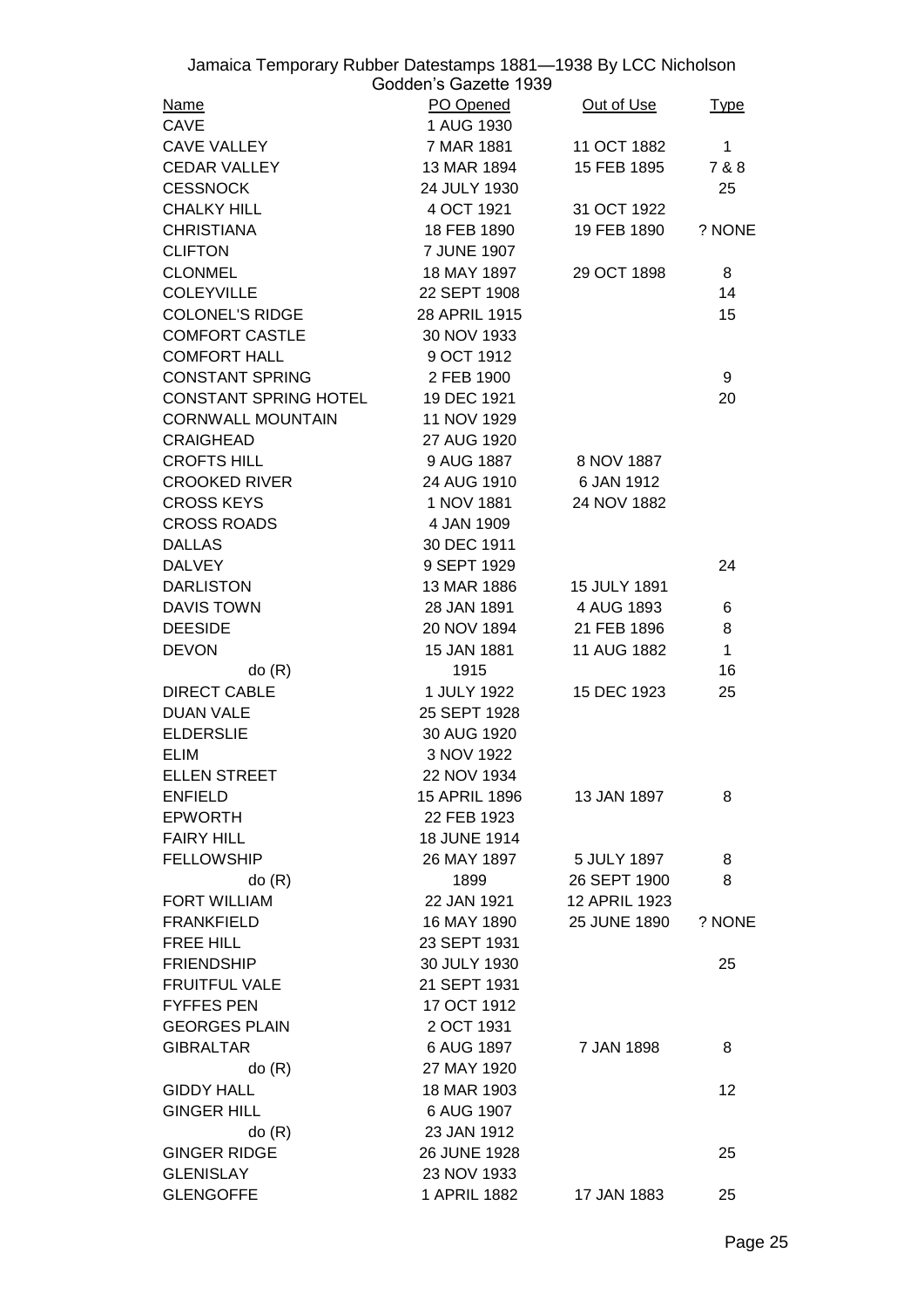| Jamaica Temporary Rubber Datestamps 1881-1938 By LCC Nicholson |                       |              |                |
|----------------------------------------------------------------|-----------------------|--------------|----------------|
|                                                                | Godden's Gazette 1939 |              |                |
| <u>Name</u>                                                    | PO Opened             | Out of Use   | <u>Type</u>    |
| do(R)                                                          | 192-                  | 17 JULY 1922 |                |
| <b>GOLDEN GROVE</b>                                            | 15 OCT 1913           |              | 21             |
| <b>GRANGE LANE</b>                                             | 18 JULY 1918          |              | 18             |
| <b>GRANTHAM</b>                                                | 25 AUG 1920           |              | 21             |
| <b>GREAT VALLEY</b>                                            | 28 JULY 1927          |              |                |
| <b>GREEN HILL</b>                                              | 29 NOV 1937           |              |                |
| <b>GREGORY PARK</b>                                            | 2 OCT 1896            | 27 DEC 1897  |                |
| <b>GUANABOA VALE</b>                                           | 17 JULY 1896          | 29 MAR 1897  | 8              |
| <b>GUAVA RIDGE</b>                                             | <b>19 JUNE 1894</b>   | 1 JAN 1897   | 8              |
| <b>HAGLEY GAP</b>                                              | 2 JUNE 1884           | 9 MAY 1885   | $\overline{2}$ |
| <b>HAMPSTEAD</b>                                               | 6 MAR 1889            | 19 SEPT 1890 |                |
| <b>HAREWOOD</b>                                                | 26 JUNE 1928          |              | 25             |
| <b>HARKER'S HALL</b>                                           | 3 AUG 1911            |              | 15             |
| <b>HARMONS</b>                                                 | 19 JAN 1923           |              |                |
| do(R)                                                          | 6 AUG 1930            |              |                |
| <b>HARRY WATCH</b>                                             | 16 OCT 1896           | 23 DEC 1896  | 8              |
| <b>HARTLANDS</b>                                               | 1 SEPT 1898           | 31 DEC 1898  |                |
| <b>HECTOR'S RIVER</b>                                          | 28 NOV 1897           | 6 NOV 1898   | 8              |
| HIGHGATE (R)                                                   | 15 JAN 1895           | 23 JAN 1895  | ? NONE         |
| <b>HILL TOP</b>                                                | 17 DEC 1920           |              |                |
| <b>HOPE</b>                                                    | 8 MAY 1906            |              |                |
| <b>HOPETON</b>                                                 | 29 NOV 1934           |              |                |
| <b>HOPEWELL</b>                                                | 3 OCT 1915            |              |                |
| <b>INVERNESS</b>                                               | 21 SEPT 1921          |              |                |
| <b>IPSWICH</b>                                                 | 13 MAR 1896           | 26 FEB 1898  | 8              |
| <b>ISLINGTON</b>                                               | 6 JUNE 1912           |              |                |
| <b>JACKSON TOWN</b>                                            | 19 JAN 1891           | 9 SEPT 1892  | 6              |
| <b>JAMES HILL</b>                                              | 25 OCT 1920           |              |                |
|                                                                |                       |              |                |
| <b>JERICO</b>                                                  | 15 DEC 1920           |              |                |
| <b>JOHNS HALL</b>                                              | 10 DEC 1920           |              |                |
| <b>JONES PEN</b>                                               | 1 JULY 1920           |              | 21             |
| <b>KALORAMA</b>                                                | 1 SEPT 1930           |              | 25             |
| <b>KEITH</b>                                                   | 11 JAN 1921           |              |                |
| <b>KELLITS</b>                                                 | 3 SEPT 1908           |              |                |
| <b>KNOCKPATRICK</b>                                            | 9 DEC 1935            | 17 DEC 1935  | ? NONE         |
| <b>LABYRINTH</b>                                               | 15 NOV 1937           |              |                |
| <b>LAMB'S RIVER</b>                                            | 11 MAR 1896           | 19 MAY 1897  | 8              |
| <b>LASCELLES</b>                                               | 12 DEC 1921           | 31 AUG 1923  | 21             |
| LATIUM                                                         | 18 AUG 1910           | 21 SEPT 1911 |                |
| <b>LAUGHLANDS</b>                                              | 1 NOV 1883            | 14 FEB 1888  |                |
| <b>LAWRENCE TAVERN</b>                                         | 27 DEC 1894           | 19 MAY 1897  | 8              |
| <b>LEAMINGTON</b>                                              | 2 AUG 1930            |              |                |
| <b>LIGUANEA</b>                                                | 1 APRIL 1913          |              |                |
| <b>LIME HALL</b>                                               | 19 JULY 1894          | 29 NOV 1894  | 8              |
| <b>LINCOLN</b>                                                 | 28 JULY 1928          |              | 25             |
| <b>LIONEL TOWN</b>                                             | 21 NOV 1934           |              |                |
| <b>LLANDEWEY</b>                                               | 5 FEB 1896            | 6 JAN 1897   | 8              |
| do(R)                                                          | 28 JUNE 1912          |              |                |
| <b>LLUIDAS VALE</b>                                            | 7 MAR 1831            | 19 MAR 1883  | $\mathbf{1}$   |
| <b>LODGE</b>                                                   | 19 DEC 1911           |              | 16             |
| <b>LONG BAY</b>                                                | 18 AUG 1910           | 1 NOV 1911   | 16             |
| <b>LORRIMERS</b>                                               | 6 OCT 1931            | 30 SEPT 1932 |                |
|                                                                |                       |              |                |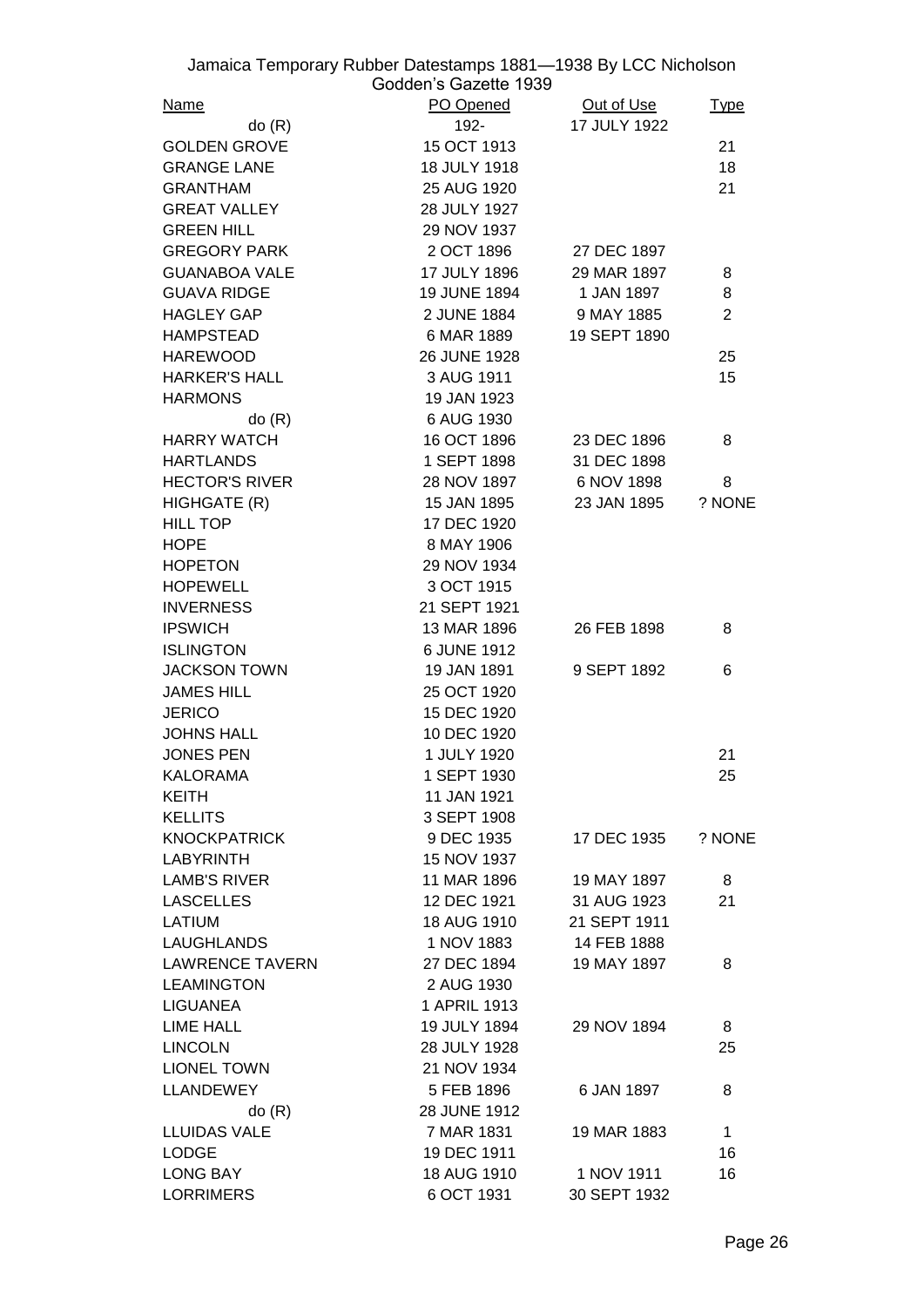| Jamaica Temporary Rubber Datestamps 1881-1938 By LCC Nicholson | Godden's Gazette 1939 |                     |             |
|----------------------------------------------------------------|-----------------------|---------------------|-------------|
| Name                                                           | PO Opened             | Out of Use          | <u>Type</u> |
| <b>LOTTERY</b>                                                 | 31 OCT 1928           | 1 1 NOV 1930        |             |
| <b>LUCKY HILL</b>                                              | 6 DEC 1920            | 21 AUG 1922         | 21          |
| <b>MAGGOTTY</b>                                                | 19 NOV 1907           |                     |             |
| <b>MAIDSTONE</b>                                               | 5 MAY 1891            | 14 SEPT 1892        |             |
| <b>MARCH TOWN</b>                                              | 28 NOV 1934           |                     |             |
| <b>MAROON TOWN</b>                                             | 30 SEPT 1931          |                     |             |
| <b>MARYLAND</b>                                                | 25 JULY 1930          |                     | 25          |
| <b>MAVIS BANK</b>                                              | BEFORE 1901           | 22 JAN 1901         |             |
| <b>MILK RIVER BATH</b>                                         | 21 DEC 1920           |                     |             |
| <b>MOCHO</b>                                                   | 14 SEPT 1894          | 11 FEB 1895         | 8           |
| do(R)                                                          | 1930                  |                     | 25          |
| MONTPELIER (R)                                                 | 13 AUG 1895           | 13 DEC 1895         | 8           |
| <b>MOORE TOWN</b>                                              | 28 MAY 1897           | <b>16 JUNE 1897</b> | ? NONE      |
| <b>MORAVIA</b>                                                 | 4 AUG 1930            |                     | 25          |
| <b>MOUNTAINSIDE</b>                                            | 19 OCT 1896           | 27 JAN 1897         | 8           |
| <b>MOUNT HOREB</b>                                             | 26 JULY 1927          |                     |             |
| <b>MOUNT JAMES</b>                                             | 28 DEC 1920           |                     | 21          |
| <b>MOUNT MORIAH</b>                                            | 10 NOV 1894           | 4 JAN 1895          |             |
| <b>MOUNT REGALE</b>                                            | 21 DEC 1911           |                     |             |
| <b>MUNRO COLLEGE</b>                                           | 7 AUG 1923            | 20 MAY 1925         | 22 & 25     |
| <b>MYERSVILLE</b>                                              | <b>14 JUNE 1897</b>   | 29 OCT 1897         | 8           |
| <b>MYERS WHARF</b>                                             | 23 DEC 1915           | 16 FEB 1917         | 17          |
| <b>MYRTLE BANK</b>                                             | 16 JAN 1901           |                     | 10          |
|                                                                |                       | 24 FEB 1904         |             |
| <b>NAIN</b>                                                    | 23 NOV 1934           | 10 OCT 1935         | 8           |
| <b>NEGRIL</b>                                                  | 26 OCT 1894           | 12 MAY 1896         |             |
| <b>NEWCASTLE</b>                                               | 1 MAR 1902            |                     |             |
| <b>OLD ENGLAND</b>                                             | 9 JUNE 1897           | 13 JUNE 1898        | 8           |
| do(R)                                                          | 8 AUG 1921            |                     |             |
| OLD HARBOUR BAY                                                | 23 DEC 1920           |                     | 21          |
| <b>ORACABESSA</b>                                              | 1 NOV 1881            | 3 FEB 1882          |             |
| ORANGE BAY                                                     | 1899                  | 25 OCT 1899         | 8           |
| <b>OSBORNE STORE</b>                                           | 9 OCT 1931            |                     |             |
| PEDRO PLAINS                                                   | 20 MAR 1903           |                     | 12          |
| PEMBROKE HALL                                                  | 25 AUG 1925           |                     |             |
| <b>PEPPER</b>                                                  | 11 JUNE 1897          | 5 NOV 1897          | 8           |
| <b>POINT</b>                                                   | 25 AUG 1897           | 21 JAN 1898         | 8           |
| POINT HILL                                                     | 2 MAR 1894            | 4 MAR 1895          |             |
| <b>PRATVILLE</b>                                               | 20 AUG 1890           | 27 JULY 1892        | 5           |
| PRIOR PARK                                                     | 27 FEB 1933           | 28 AUG 1935         |             |
| <b>RACE COURSE</b>                                             | <b>JAN 1905</b>       |                     | 13          |
| <b>READING</b>                                                 | 28 SEPT 1931          |                     |             |
| <b>RED HILLS</b>                                               | 1 FEB 1922            |                     |             |
| RED WOOD                                                       | 25 MAY 1909           | 21 NOV 1911         | 14          |
| <b>RETREAT</b>                                                 | <b>JULY 1892</b>      | <b>JULY 1892</b>    |             |
| <b>RICHMOND PARK</b>                                           | 5 AUG 1930            |                     | 25          |
| <b>RIVERSDALE</b>                                              | 13 MAY 1897           | 22 DEC 1897         | 8           |
| <b>RIVERSIDE</b>                                               | BEFORE 1901           | 2 JAN 1901          |             |
| <b>ROCK RIVER</b>                                              | 12 SEPT 1894          | 9 JAN 1895          | 8           |
| <b>ROCK SPRING</b>                                             | 11AUG 1897            | 5 SEPT 1898         | 8           |
| <b>ROSE HALL</b>                                               | 7 NOV 1929            |                     |             |
| <b>ROSEWELL</b>                                                | 12 NOV 1937           |                     |             |
| RUNAWAY BAY                                                    | 1 JULY 1896           | 18 MAR 1897         | 8           |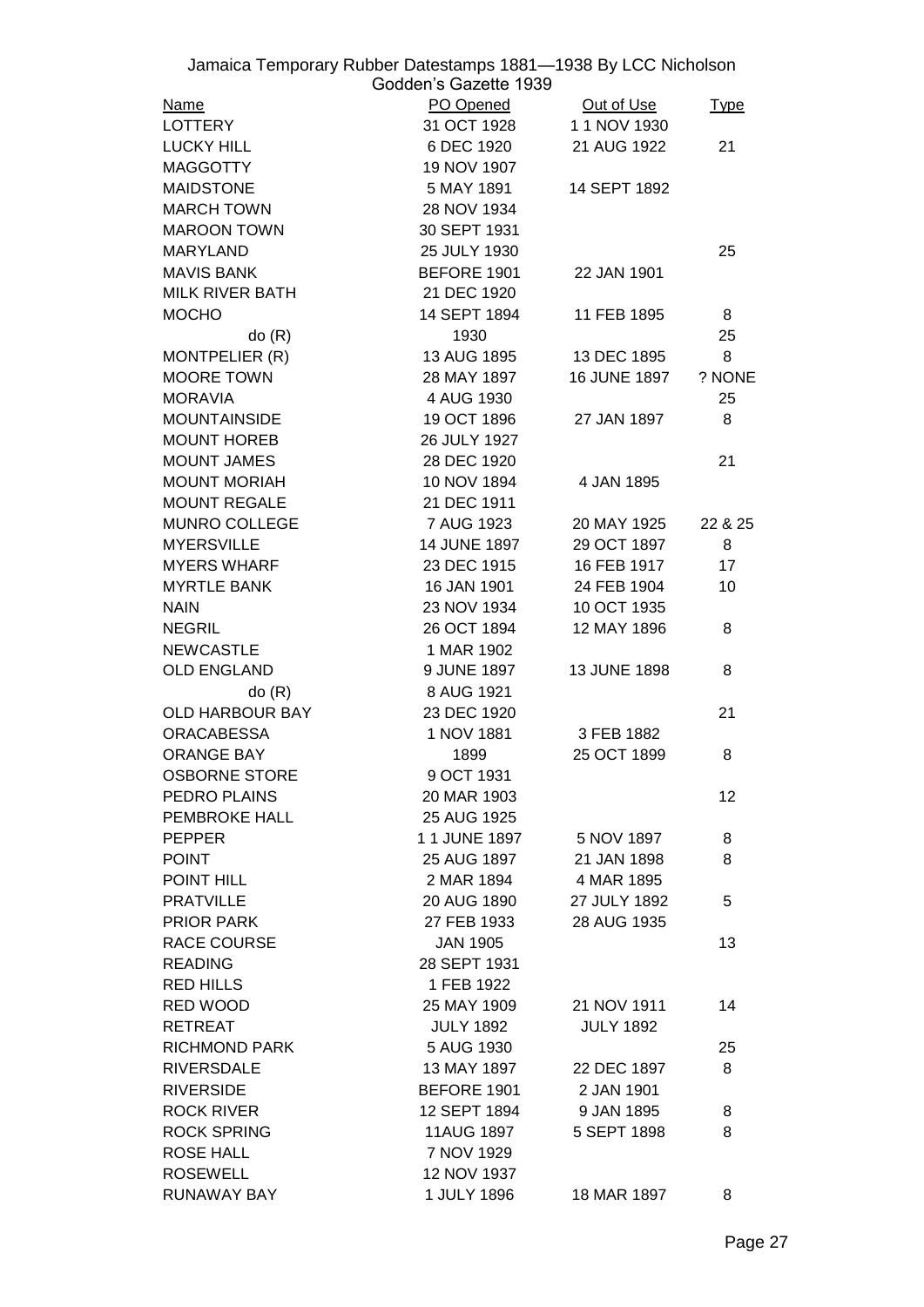|                        | Jamaica Temporary Rubber Datestamps 1881-1938 By LCC Nicholson<br>Godden's Gazette 1939 |               |                  |
|------------------------|-----------------------------------------------------------------------------------------|---------------|------------------|
| <b>Name</b>            | PO Opened Out of Use                                                                    |               | <u>Type</u>      |
| <b>ST LEONARDS</b>     | 21 NOV 1935 5 DEC 1935                                                                  |               | ? NONE           |
| ST MARGARET'S BAY      | 13 FEB 1889                                                                             | 2 JUNE 1890   |                  |
| <b>ST PETER'S</b>      | 31 MAR 1911                                                                             | 8 AUG 1912    | 14               |
| <b>SALISBURY</b>       | 26 SEPT 1928                                                                            |               | 23               |
| SALT GUT (R)           | 4 DEC 1934                                                                              | 2 SEPT 1935   |                  |
| <b>SALT RIVER</b>      | 20 DEC 1889                                                                             | 24 MAR 1890   | SEE <sub>2</sub> |
| <b>SANDY BAY</b>       | 12 JUNE 1908                                                                            |               |                  |
| <b>SANTA CRUZ</b>      | 1OCT 1883                                                                               | 7 NOV 1884    |                  |
| <b>SAWYERS</b>         | 20 JUNE 1928                                                                            |               |                  |
| <b>SEAFORTH</b>        | BEFORE MAR 1910                                                                         | MAR 1910      |                  |
| <b>SHEFFIELD</b>       | 17 JAN 1933                                                                             |               |                  |
| SHERWOOD CONTENT       | 13 JAN 1921                                                                             | 19 DEC 1921   |                  |
| <b>SIGN</b>            | 3 DEC 1937                                                                              |               |                  |
| <b>SKIBO</b>           | 24 MAY 1897                                                                             | 24 SEPT 1897  |                  |
| do(R)                  | 1 MAY 1924                                                                              |               |                  |
| <b>SLIGOVILLE</b>      | 7 JULY 1930                                                                             |               | 25               |
| <b>SMITH'S VILLAGE</b> | 31 OCT 1912                                                                             |               | 15               |
| <b>SMITHVILLE</b>      | 25 JUNE 1927                                                                            |               |                  |
| <b>SOMERTON</b>        | 3 FEB 1914                                                                              |               |                  |
| SOUTHFIELD (R)         | 1920                                                                                    | 28 JAN 1921   | 19               |
| <b>SPALDINGS</b>       | 6 SEPT 1895                                                                             | 6 JAN 1897    | 8                |
| <b>SPRINGFIELD</b>     | <b>18 JUNE 1897</b>                                                                     | 25 APRIL 1898 | 8                |
| <b>SPRING GARDEN</b>   | 1 DEC 1933                                                                              | 7 OCT 1935    |                  |
| <b>SPRING HILL</b>     | 1 SEPT 1894                                                                             | 19 DEC 1894   | 8                |
| <b>SPUR TREE</b>       | 2 MAR 1885                                                                              | 8 JUNE 1891   |                  |
| <b>STONEHENGE</b>      | 25 NOV 1933                                                                             |               |                  |
| <b>STONY HILL</b>      | 5 JUNE 1890                                                                             | 6 AUG 1892    | 5                |
| <b>STURGE TOWN</b>     | 5 DEC 1913                                                                              |               |                  |
| <b>SUNNING HILL</b>    | 1 APRIL 1930                                                                            |               |                  |
| <b>SWIFT RIVER</b>     | 6 JUNE 1912                                                                             |               |                  |
| THOMPSON TOWN          | 15 NOV 1913                                                                             |               |                  |
| TITCHFIELD (R)         | 9 JAN 1904                                                                              |               | Ш                |
| <b>TOLL GATE</b>       | 16 JAN 1906                                                                             |               |                  |
| <b>TROJA</b>           | 15 MAY 1897                                                                             | 22 DEC 1897   | 8                |
| <b>TROUT HALL</b>      | 2 SEPT 1929                                                                             |               | 24               |
| <b>TROY</b>            | 14 OCT 1896                                                                             | 12 SEPT 1897  | 8                |
| <b>ULSTER SPRING</b>   | 7 MAR 1881                                                                              | 3 FEB 1882    | $\mathbf{I}$     |
| <b>UNION HILL</b>      | 27 JULY 1922                                                                            |               |                  |
| UP-PARK-CAMP           | 29 APRIL 1884                                                                           | 8 JULY 1885   | $\overline{2}$   |
| <b>VICTORIA TOWN</b>   | 26 AUG 1920                                                                             |               |                  |
| <b>VINEYARD PEN</b>    | 19 NOV 1934                                                                             | 26 AUG 1935   |                  |
| <b>WAIT-A-BIT</b>      | 22 SEPT 1921                                                                            |               | 21               |
| do(R)                  | 28 JUNE 1927                                                                            |               |                  |
| <b>WAKEFIELD</b>       | 14 JULY 1930                                                                            |               | 25               |
| <b>WALDERSTON</b>      | 30 JUNE 1894                                                                            | 1 FEB 1895    | 8                |
| <b>WALKER'S WOOD</b>   | 31 MAR 1890                                                                             | 6 FEB 1893    | SEE <sub>2</sub> |
| <b>WARSOP</b>          | 23 JULY 1913                                                                            |               |                  |
| <b>WATERMOUNT</b>      | 23 AUG 1921                                                                             |               | 21               |
| <b>WATT TOWN</b>       | 9 AUG 1897                                                                              | 3 JUNE 1898   | 8                |
| <b>WELCOME HALL</b>    | 30 NOV 1934                                                                             | 29 AUG 1935   |                  |
| <b>WHITEHOUSE</b>      | ABOUT 1892                                                                              | 20 JUNE 1892  |                  |
| <b>WHITE HORSES</b>    |                                                                                         |               |                  |
|                        | 16 SEPT 1931                                                                            |               |                  |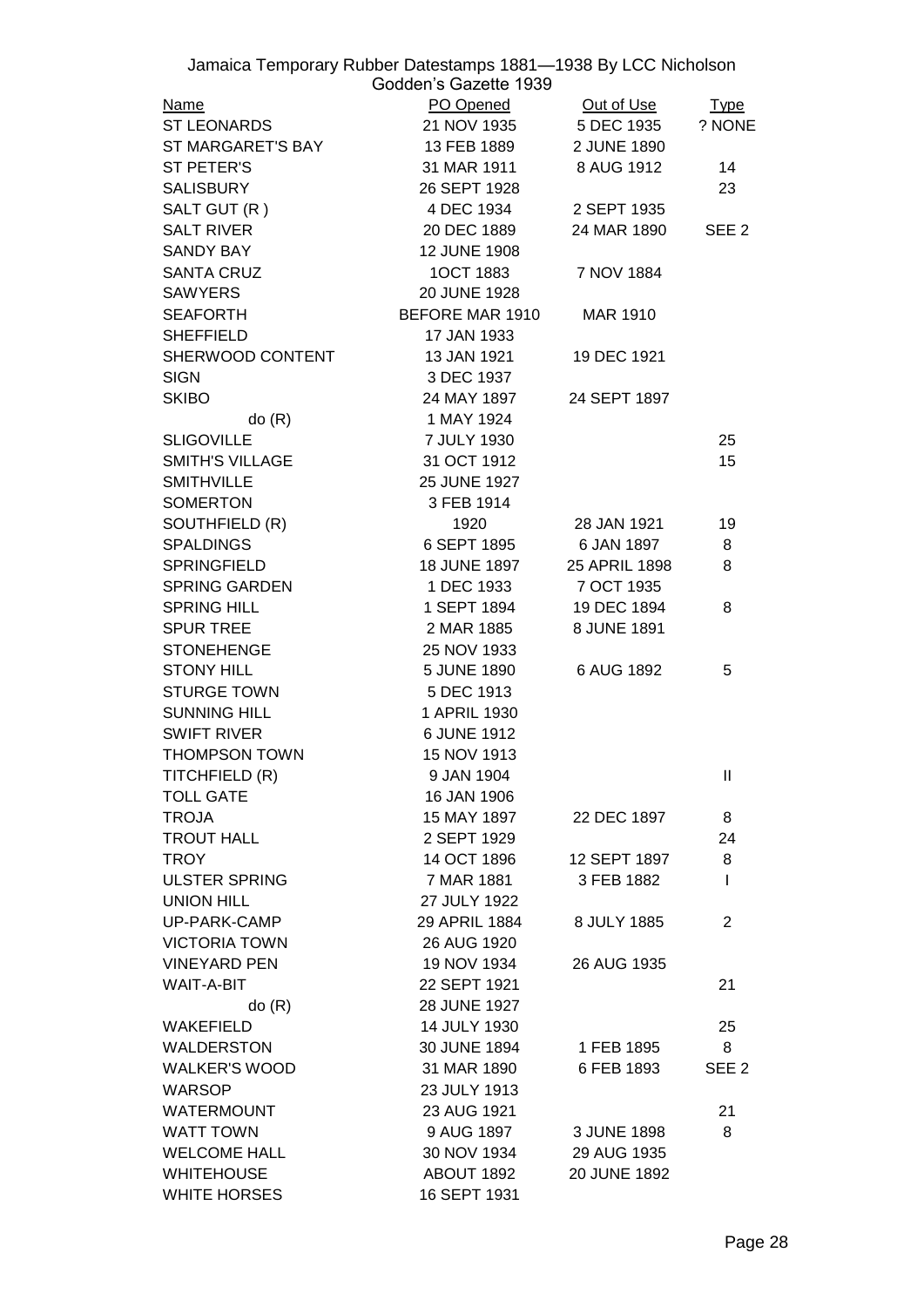|                                          | Jamaica Temporary Rubber Datestamps 1881-1938 By LCC Nicholson | Godden's Gazette 1939         |                |                 |
|------------------------------------------|----------------------------------------------------------------|-------------------------------|----------------|-----------------|
| <b>Name</b>                              |                                                                | PO Opened                     | Out of Use     | <u>Type</u>     |
|                                          | <b>WHITE SANDS BEACH</b>                                       | 4 JAN 1936                    |                |                 |
| <b>WHITFIELD PEN</b>                     |                                                                | 27 NOV 1929                   |                |                 |
| WILLIAMSFIELD                            |                                                                | 2 JUNE 1894                   | 8 JAN 1895     | 8               |
| <b>WINDSOR CASTLE</b>                    |                                                                | 19 AUG 1909                   | 27 OCT 1910    | 15              |
| WINDWARD ROAD                            |                                                                | 1 APRIL 1909                  |                |                 |
| <b>WOODFORD</b>                          |                                                                | 21 FEB 1921                   |                |                 |
| <b>WOODHALL</b>                          |                                                                | 18 SEPT 1920                  |                | 21              |
| <b>YALLAHS</b>                           |                                                                | ABOUT 1902                    |                |                 |
| YORK CASTLE                              |                                                                | 1 MAR 1879                    | 8 MAY 1883     |                 |
|                                          |                                                                | $(R)$ = ReOpened              |                |                 |
|                                          |                                                                | <b>NOTES</b>                  |                |                 |
| <b>BELVEDERE</b>                         | Renamed                                                        | <b>RED HILLS</b>              |                | 1 FEB 1922      |
| <b>BENSONTON</b>                         | Closed                                                         | 27 JAN 1900                   | Reopened       | 26 FEB 1914     |
| <b>BETHEL TOWN</b>                       | "After                                                         | 1898                          | " about        | FEB 1923        |
| <b>BROADGATE</b>                         | ,,                                                             | 30 SEPT 1924                  |                |                 |
| <b>BYBROOK</b>                           | Moved to                                                       | <b>SKIBO</b>                  |                | 1 MAY 1924      |
| <b>CASTLETON</b>                         | <b>Closed After</b>                                            | 9 MAR 1896                    | Reopened       | 13 APRIL 1896   |
| <b>CLIFTON</b>                           | Renamed                                                        | ST PETER'S                    |                | 31 MAR 1911     |
| <b>COLD SPRING</b>                       |                                                                | <b>NEWCASTLE</b>              |                | 1 MAR 1902      |
| <b>COPSE</b>                             | Closed                                                         | 28 FEB 1899                   |                |                 |
| <b>CROSS ROADS</b>                       | Opened From                                                    | <b>UP-PARK- CAMP</b>          |                | 4 JAN 1909      |
| <b>DAVIS TOWN</b>                        | Closed                                                         | 28 FEB 1899                   |                |                 |
| <b>DEVON</b>                             | "After                                                         | 1901                          | Reopened       | 1915            |
| <b>DIRECT CABLE</b>                      | 33                                                             | 31 OCT 1931                   |                |                 |
| <b>ELIM</b>                              | , 1                                                            | 2 NOV 1925                    |                |                 |
| <b>FELLOWSHIP</b>                        | After                                                          | 5 JAN 1898                    | Reopened about | <b>NOV 1899</b> |
| <b>FLINT RIVER</b>                       | Moved to                                                       | <b>HOPEWELL</b>               |                | 31 OCT 1915     |
| FORT WILLIAM                             | Closed                                                         | 10 FEB 1925                   |                |                 |
| <b>GIBRALTAR</b>                         |                                                                | 28 FEB 1899                   | Reopened       | 27 MAY 1920     |
| <b>GINGER HILL</b>                       |                                                                | 1 DEC 1908                    | ,,             | 23 JAN 1912     |
| <b>GLENGOFFE</b>                         | After                                                          | 17 JULY 1922                  | ,,             | 192-            |
| <b>GOLDEN GROVE</b>                      | New Name for                                                   | PLANTAIN-                     | From           | 15 OCT 1913     |
|                                          |                                                                | <b>GARDEN-RIVER</b>           |                |                 |
| GOLDEN SPRING                            | Moved to                                                       | <b>STONY HILL</b>             |                | 5 JUNE 1890     |
| <b>GOSHEN</b>                            | Renamed                                                        | <b>SANTA CRUZ</b>             |                | 1 OCT 1883      |
| <b>GRANGE LANE</b><br><b>GUAVA RIDGE</b> | Closed<br>Closed some time                                     | 31 JULY 1923<br>1900 and 1920 |                |                 |
| HAGLEY GAP                               | between<br>New Name for                                        | <b>MOUNT CHARLES</b>          | From           | 2 JUNE 1884     |
| <b>HARMONS</b>                           | Closed                                                         | 29 DEC 1924                   | Reopened       | 6 AUG 1930      |
| <b>HIGHGATE</b>                          | ,,                                                             | 1 FEB 1874                    |                | 15 JAN 1895     |
| <b>HILL TOP</b>                          | ,,                                                             | 13 JUNE 1925                  |                |                 |
| <b>HOPE</b>                              | Renamed                                                        | <b>LIGUANEA</b>               |                | 1 APRIL 1913    |
| <b>HOPEWELL</b>                          | Opened from                                                    | <b>FLINT RIVER</b>            |                | 31 OCT 1915     |
| <b>KINGS</b>                             | Renamed                                                        | <b>WHITEHOUSE</b>             | About          | 1892            |
| LATIUM                                   | Moved to                                                       | <b>LOTTERY</b>                |                |                 |
| LIGUANEA                                 | New Name for                                                   | <b>HOPE</b>                   | From           | 31 OCT 1928     |
| LLANDEWEY                                | Closed                                                         | 23 FEB 1899                   | Reopened       | 1 APRIL 1913    |
| LOTTERY                                  | Opened from                                                    | LATIUM                        |                | 28 JUNE 1912    |
| <b>MAIDSTONE</b>                         | <b>33 33</b>                                                   | <b>MEDINA</b>                 |                | 31 OCT 1928     |